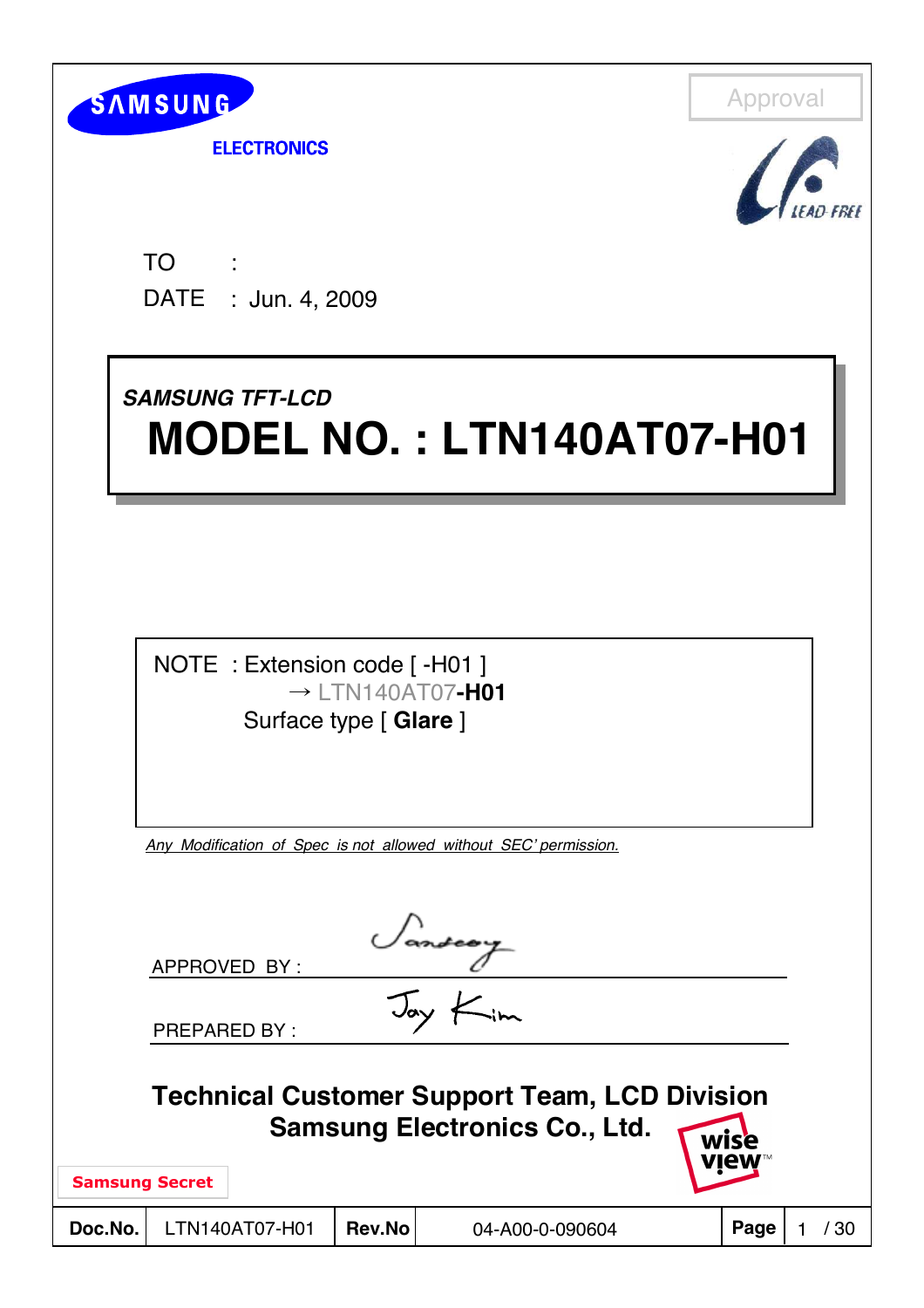# Approval **CONTENTS**

| Doc.No.               |                                        | LTN140AT07-H01                                                                                        | <b>Rev.No</b> | 04-A00-0-090604                              |                                                                       | Page | 2 / 30 |
|-----------------------|----------------------------------------|-------------------------------------------------------------------------------------------------------|---------------|----------------------------------------------|-----------------------------------------------------------------------|------|--------|
| <b>Samsung Secret</b> |                                        |                                                                                                       |               |                                              |                                                                       |      |        |
|                       | 11. EDID                               |                                                                                                       |               |                                              | $\cdots$ (28)                                                         |      |        |
|                       |                                        | 10. General Precautions                                                                               |               |                                              | -------------------- (26)                                             |      |        |
|                       |                                        | 9. Markings & Others                                                                                  |               |                                              | ------------------- (24)                                              |      |        |
|                       | 8. Packing                             |                                                                                                       |               |                                              | ------------------- (23)                                              |      |        |
|                       | 7. Outline Dimension                   |                                                                                                       |               |                                              | - - - - - - - - - - - - - - - - - - ( 21 )                            |      |        |
|                       | 6. Interface Timing                    | 6.1 Timing Parameters<br>6.2 Timing Diagrams of interface Signal<br>6.3 Power ON/OFF Sequence         |               |                                              | $------------(19)$                                                    |      |        |
|                       | 5.2 LVDS Interface<br>5.5 Pixel format | 5.6 LED Driver Connector & Pin Assignment                                                             |               | 5.3 Timing Diagrams of LVDS For Transmitting | 5.4 Input Signals, Basic Display Colors and Gray Scale of Each Color. |      |        |
|                       |                                        | 5. Input Terminal Pin Assignment<br>5.1 Input Signal & Power                                          |               |                                              | $------------(14)$                                                    |      |        |
|                       | 4. Block Diagram                       | 4.1 TFT LCD Module                                                                                    |               |                                              | $------------(13)$                                                    |      |        |
|                       | 3.2 Backlight Unit<br>3.3 LED Driver   | 3. Electrical Characteristics<br>3.1 TFT LCD Module                                                   |               |                                              | ------------------- (10)                                              |      |        |
|                       |                                        | 2. Optical Characteristics                                                                            |               |                                              | -------------------- (7)                                              |      |        |
|                       |                                        | 1. Absolute Maximum Ratings<br>1.1 Absolute Ratings of environment<br>1.2 Electrical Absolute Ratings |               |                                              | $\cdots$ (5)                                                          |      |        |
|                       | <b>General Description</b>             |                                                                                                       |               |                                              |                                                                       |      |        |
|                       | <b>Revision History</b>                |                                                                                                       |               |                                              | $------------(-3)$                                                    |      |        |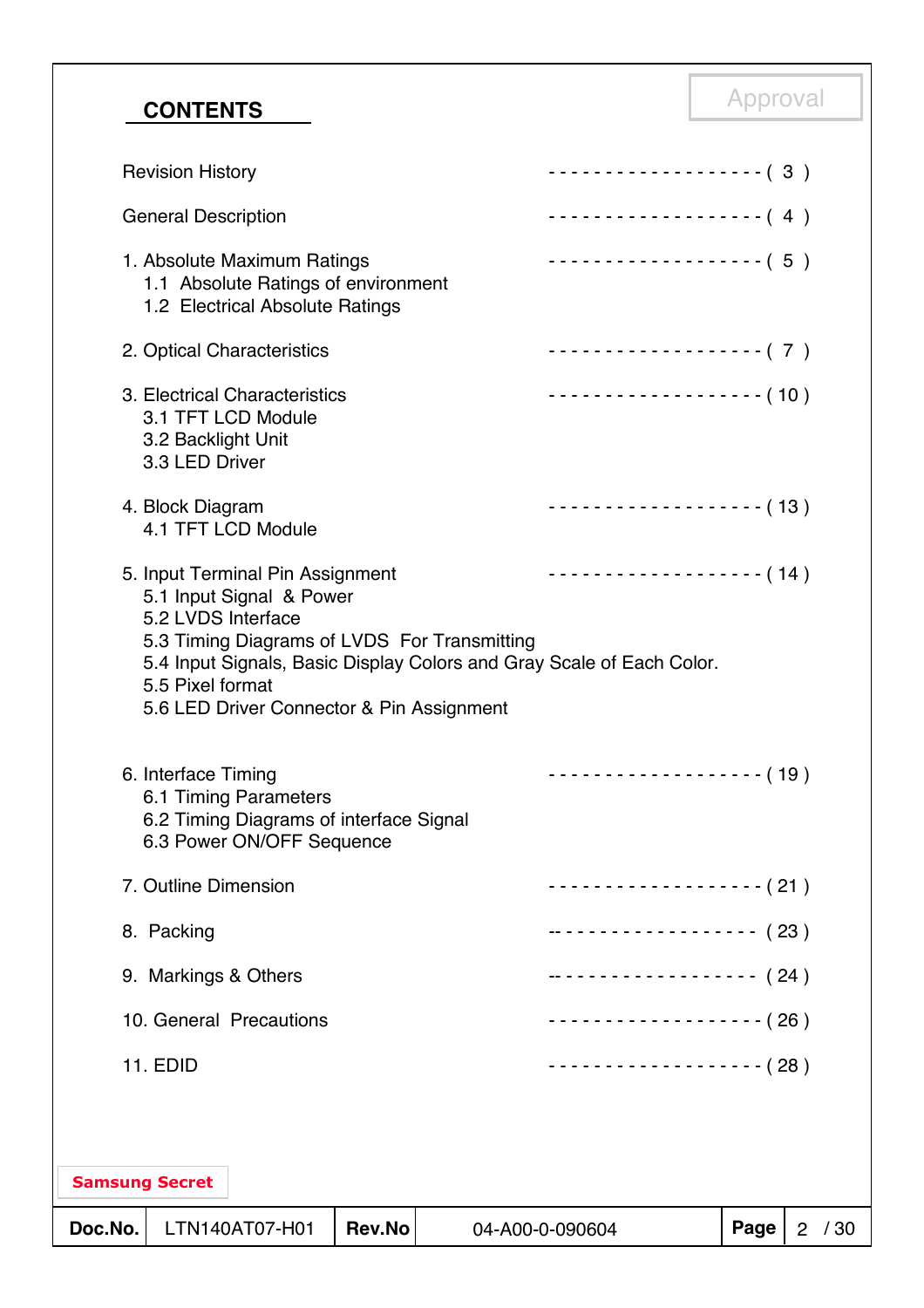# **REVISION HISTORY Approval**

| Date                  | Revision No.   | Page           |        | Summary                                                              |      |              |     |
|-----------------------|----------------|----------------|--------|----------------------------------------------------------------------|------|--------------|-----|
| Jun. 4, 2009          | A00            | $\mathsf{All}$ |        | The approval specification of LTN140AT07-H01 model was issued first. |      |              |     |
|                       |                |                |        |                                                                      |      |              |     |
|                       |                |                |        |                                                                      |      |              |     |
|                       |                |                |        |                                                                      |      |              |     |
|                       |                |                |        |                                                                      |      |              |     |
|                       |                |                |        |                                                                      |      |              |     |
|                       |                |                |        |                                                                      |      |              |     |
|                       |                |                |        |                                                                      |      |              |     |
|                       |                |                |        |                                                                      |      |              |     |
|                       |                |                |        |                                                                      |      |              |     |
|                       |                |                |        |                                                                      |      |              |     |
|                       |                |                |        |                                                                      |      |              |     |
|                       |                |                |        |                                                                      |      |              |     |
|                       |                |                |        |                                                                      |      |              |     |
|                       |                |                |        |                                                                      |      |              |     |
|                       |                |                |        |                                                                      |      |              |     |
|                       |                |                |        |                                                                      |      |              |     |
|                       |                |                |        |                                                                      |      |              |     |
|                       |                |                |        |                                                                      |      |              |     |
|                       |                |                |        |                                                                      |      |              |     |
|                       |                |                |        |                                                                      |      |              |     |
|                       |                |                |        |                                                                      |      |              |     |
|                       |                |                |        |                                                                      |      |              |     |
|                       |                |                |        |                                                                      |      |              |     |
|                       |                |                |        |                                                                      |      |              |     |
| <b>Samsung Secret</b> |                |                |        |                                                                      |      |              |     |
| Doc.No.               | LTN140AT07-H01 |                | Rev.No | 04-A00-0-090604                                                      | Page | $\mathbf{3}$ | /30 |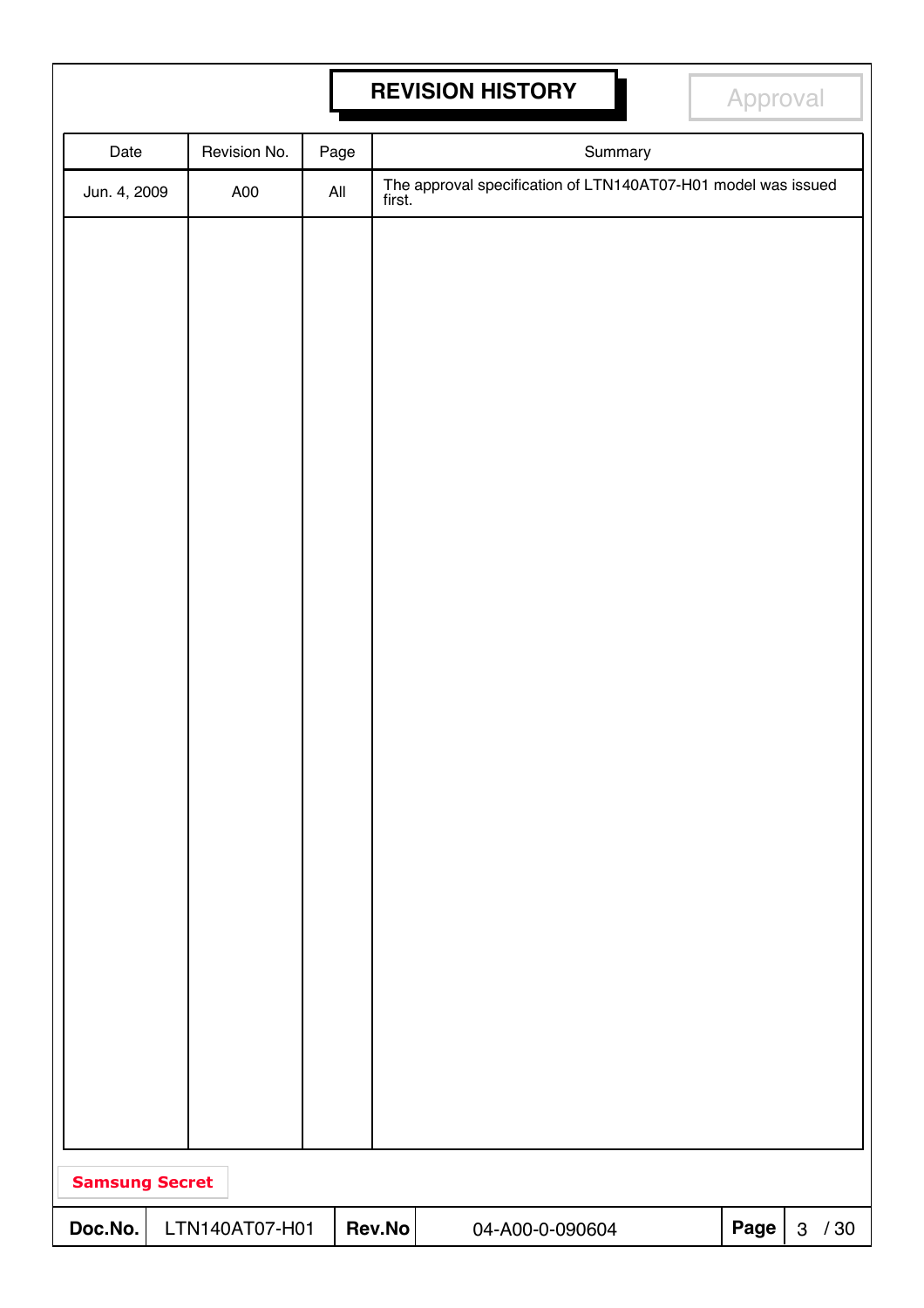### **GENERAL DESCRIPTION**

#### **DESCRIPTION**

LTN140AT07 is a color active matrix TFT (Thin Film Transistor) liquid crystal display (LCD) that uses amorphous silicon TFT as switching devices. This model is composed of a TFT LCD panel, a driver circuit and a backlight unit. The resolution of a 14.0" contains 1366 x 768 pixels and can display up to 262,144 colors. 6 O'clock direction is the optimum viewing angle.

Approval

#### FEATURES

- High contrast ratio
- HD (1366 x 768 pixels ) resolution
- Low power consumption
- Fast response time
- LED Back Light with embedded LED Driver
- DE (Data enable) only mode
- 3.3V LVDS Interface
- Onboard EEDID chip
- Green product (RoHS compliant)

#### APPLICATIONS

- Notebook PC
- If the usage of this product is not for PC application, but for others, please contact SEC

### **GENERAL INFORMATION**

| Item                  | <b>Specification</b>                        | <b>Unit</b> | <b>Note</b> |
|-----------------------|---------------------------------------------|-------------|-------------|
| Display area          | 309.399(H) x 173.952(V) (14.0" HD diagonal) | mm          |             |
| Driver element        | a-Si TFT active matrix                      |             |             |
| Display colors        | 262,144                                     |             |             |
| Number of pixel       | 1366 x 768                                  | pixel       | 16:9        |
| Pixel arrangement     | <b>RGB</b> vertical stripe                  |             |             |
| Pixel pitch           | $0.2265(H) \times 0.2265(V)$ (TYP.)         | mm          |             |
| <b>Display Mode</b>   | Normally white                              |             |             |
| Surface treatment     | Haze 0%, Hard-Coating 3H                    |             |             |
|                       |                                             |             |             |
| <b>Samsung Secret</b> |                                             |             |             |

**Doc.No.** LTN140AT07-H01 **Rev.No** 04-A00-0-090604 **Page** 4 / 30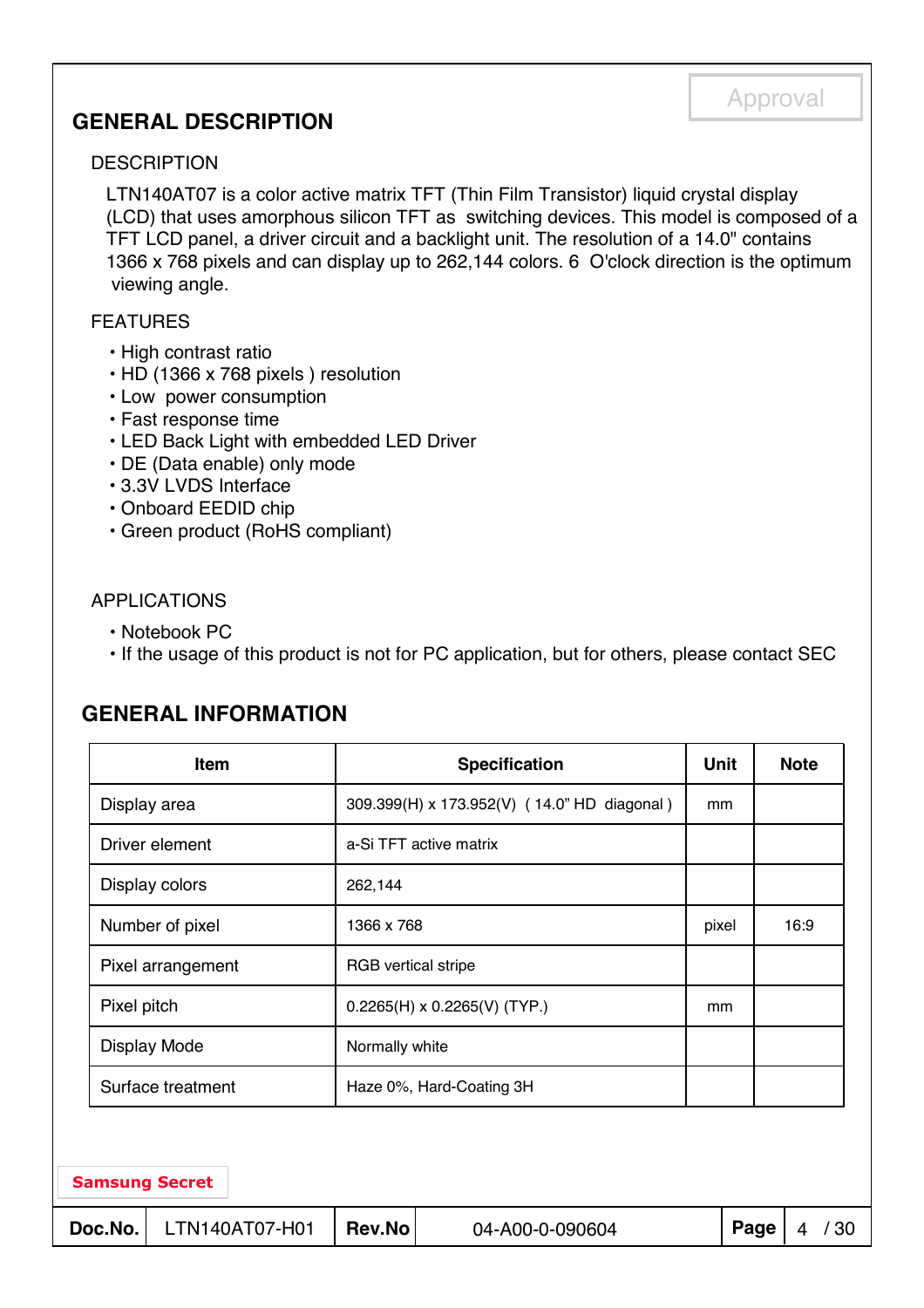#### Mechanical Information

| <b>Item</b>    |                | Min.           | Typ.  | Max.  | Unit | <b>Note</b> |
|----------------|----------------|----------------|-------|-------|------|-------------|
|                | Horizontal (H) | 323.0          | 323.5 | 324.0 | mm   |             |
| Module<br>size | Vertical (V)   | 191.5          | 192.0 | 192.5 | mm   |             |
|                | Depth (D)      | $\blacksquare$ | ۰     | 5.2   | mm   | (1)         |
|                | Weight         | -              | 330   | 350   | g    |             |

Note (1) Measurement condition of outline dimension

. Equipment : Bernier Calipers

. Push Force : 500g ⋅f (minimum)

### **1. ABSOLUTE MAXIMUM RATINGS**

#### 1.1 ENVIRONMENTAL ABSOLUTE RATINGS

| Item                                                 | Symbol      | Min.                     | Max. | Unit | <b>Note</b> |
|------------------------------------------------------|-------------|--------------------------|------|------|-------------|
| Storage temperate                                    | TSTG        | $-20$                    | 60   | °C   | (1)         |
| Operating temperate<br>Temperature of glass surface) | <b>TOPR</b> | 0                        | 50   | °C   | (1)         |
| Shock (<br>non-operating)                            | Snop        | $\blacksquare$           | 240  | G    | (2), (4)    |
| Vibration (non-operating)                            | Vnop        | $\overline{\phantom{0}}$ | 2.41 | G    | (3), (4)    |

Note (1) Temperature and relative humidity range are shown in the figure below. 95 % RH Max. (40 °C ≥ Ta) Maximum wet - bulb temperature at 39  $\mathrm{^{\circ}C}$  or less. (Ta > 40  $\mathrm{^{\circ}C}$ ) No condensation

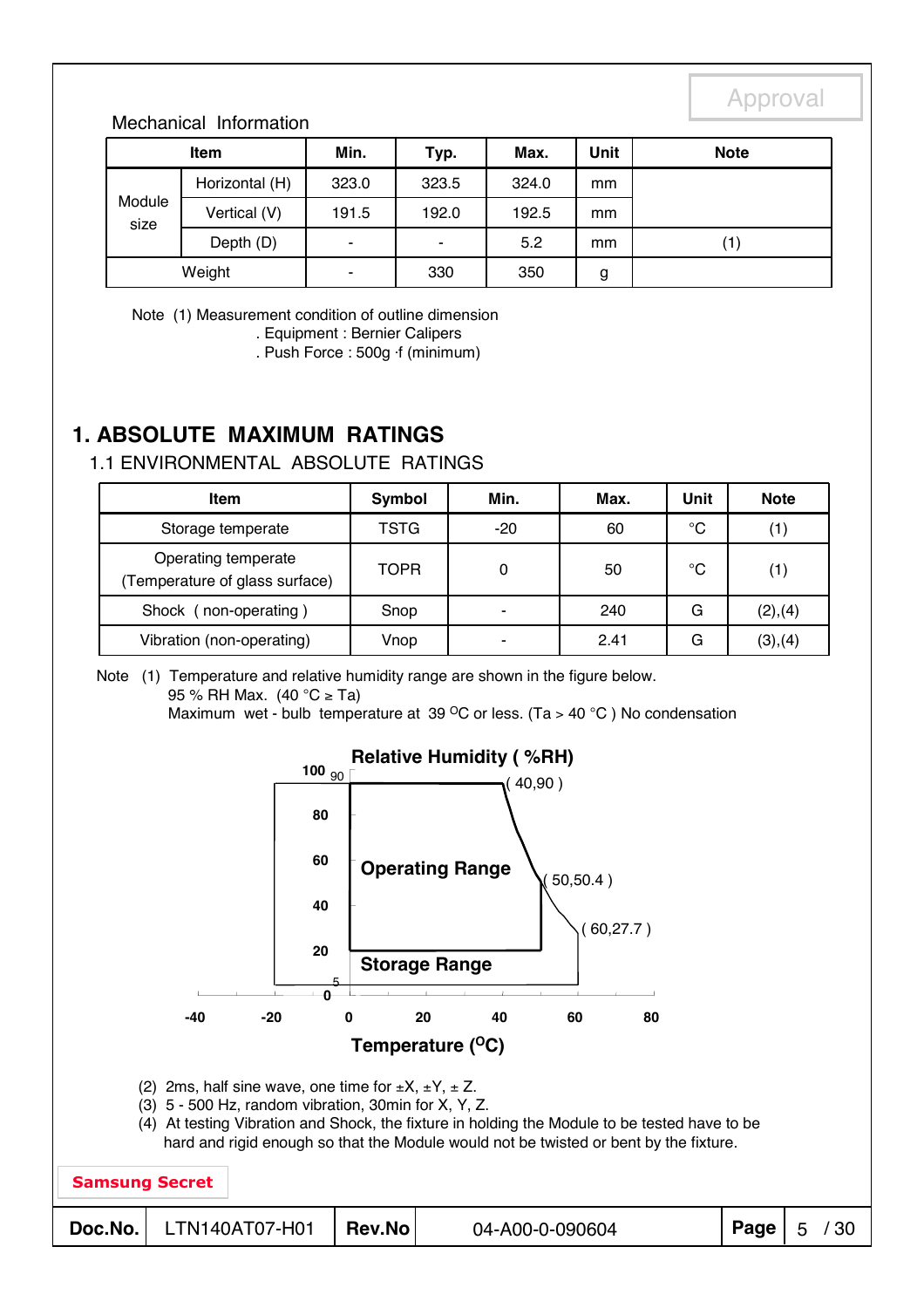### 1.2 ELECTRICAL ABSOLUTE RATINGS

### (1) TFT LCD MODULE

 $V_{DD}$  =3.3V,  $V_{SS}$  = GND = 0V

| <b>Item</b>          | Min.<br>Symbol        |                | Max.           | Unit | <b>Note</b> |
|----------------------|-----------------------|----------------|----------------|------|-------------|
| Power Supply Voltage | V <sub>DD</sub>       | $V_{DD}$ - 0.3 | $V_{DD}$ + 0.3 |      | $\mathbf 1$ |
| Logic Input Voltage  | <b>V<sub>IN</sub></b> | $V_{DD} - 0.3$ | $V_{DD}$ + 0.3 |      | 1           |

Note (1) Within Ta  $(25 \pm 2 \degree C)$ 

| <b>Samsung Secret</b> |                |        |                 |      |           |  |  |  |  |  |
|-----------------------|----------------|--------|-----------------|------|-----------|--|--|--|--|--|
| Doc.No.               | LTN140AT07-H01 | Rev.No | 04-A00-0-090604 | Page | / 30<br>6 |  |  |  |  |  |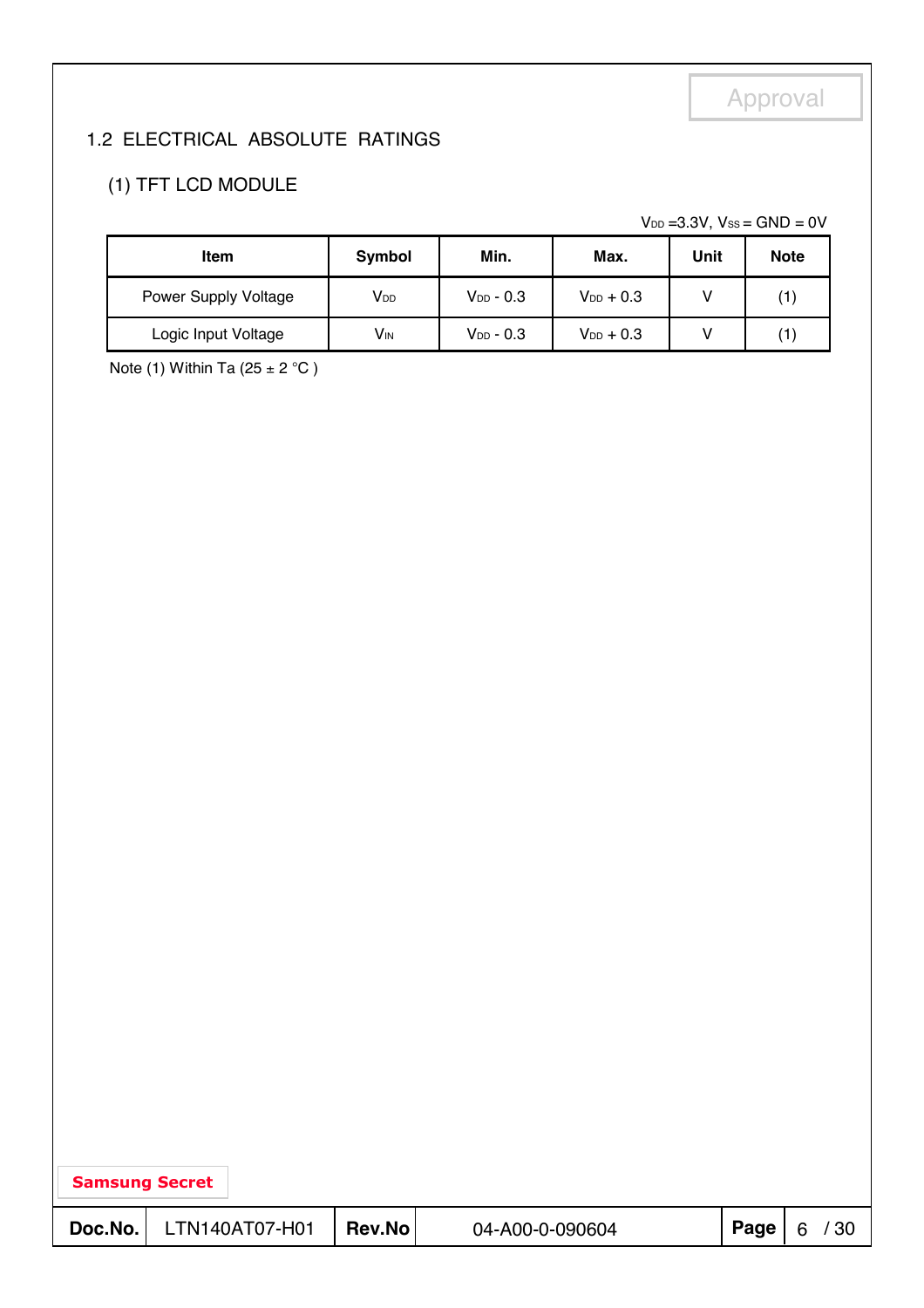### **2. OPTICAL CHARACTERISTICS**

The following items are measured under stable conditions. The optical characteristics should be measured in a dark room or equivalent state with the methods shown in Note (5). Measuring equipment : TOPCON SR-3

| <b>CR</b><br>Response Time at Ta<br>$T_{\textrm{RT}}$<br>(Rising + Falling)<br>Average Luminance<br>YL, AVE<br>of White (5 Points)<br>Rx<br>Red<br>$R_Y$ |                                      | Normal                                                                   | 500<br>170               | 8<br>200 | 16                       | msec              | (1), (2), (5)<br>(1), (3) |
|----------------------------------------------------------------------------------------------------------------------------------------------------------|--------------------------------------|--------------------------------------------------------------------------|--------------------------|----------|--------------------------|-------------------|---------------------------|
|                                                                                                                                                          |                                      |                                                                          |                          |          |                          |                   |                           |
|                                                                                                                                                          |                                      |                                                                          |                          |          |                          |                   |                           |
|                                                                                                                                                          |                                      |                                                                          |                          |          |                          | cd/m <sup>2</sup> | $IF = 20.0mA$<br>(1), (4) |
|                                                                                                                                                          |                                      | Viewing<br>Angle<br>$\phi = 0$                                           | 0.580                    | 0.610    | 0.640                    |                   | (1), (5)<br>SR-3          |
|                                                                                                                                                          |                                      |                                                                          | 0.310                    | 0.340    | 0.370                    |                   |                           |
| $G \times$                                                                                                                                               |                                      | $\theta=0$                                                               | 0.305                    | 0.335    | 0.365                    |                   |                           |
| Green<br>GY                                                                                                                                              |                                      |                                                                          | 0.560                    | 0.590    | 0.620                    |                   |                           |
|                                                                                                                                                          |                                      |                                                                          | 0.120                    | 0.150    | 0.180                    |                   |                           |
|                                                                                                                                                          |                                      |                                                                          | 0.055                    | 0.085    | 0.115                    |                   |                           |
|                                                                                                                                                          |                                      |                                                                          | 0.283                    | 0.313    | 0.343                    |                   |                           |
|                                                                                                                                                          |                                      |                                                                          | 0.299                    | 0.329    | 0.359                    |                   |                           |
|                                                                                                                                                          |                                      |                                                                          | 30                       | 45       | $\blacksquare$           |                   |                           |
|                                                                                                                                                          |                                      |                                                                          | 30                       | 45       | $\blacksquare$           |                   | (1), (5)                  |
|                                                                                                                                                          |                                      |                                                                          | $10$                     | 15       |                          |                   | SR-3                      |
|                                                                                                                                                          |                                      |                                                                          | 20                       | 35       | $\overline{\phantom{a}}$ |                   |                           |
|                                                                                                                                                          |                                      |                                                                          |                          | 1.4      | 1.6                      |                   | (6)                       |
|                                                                                                                                                          | <b>Blue</b><br>White<br>Hor.<br>Ver. | Bx<br>BY<br>Wx<br>WY<br>$\theta$<br>$\theta$ н<br>фн<br>φL<br>$\delta$ L | $CR \ge 10$<br>At center |          |                          |                   | Degrees                   |

\* Ta =  $25 \pm 2$  °C, VDD=3.3V, fv= 60Hz, fDCLK = 69.3MHz, IF = 20.0 mA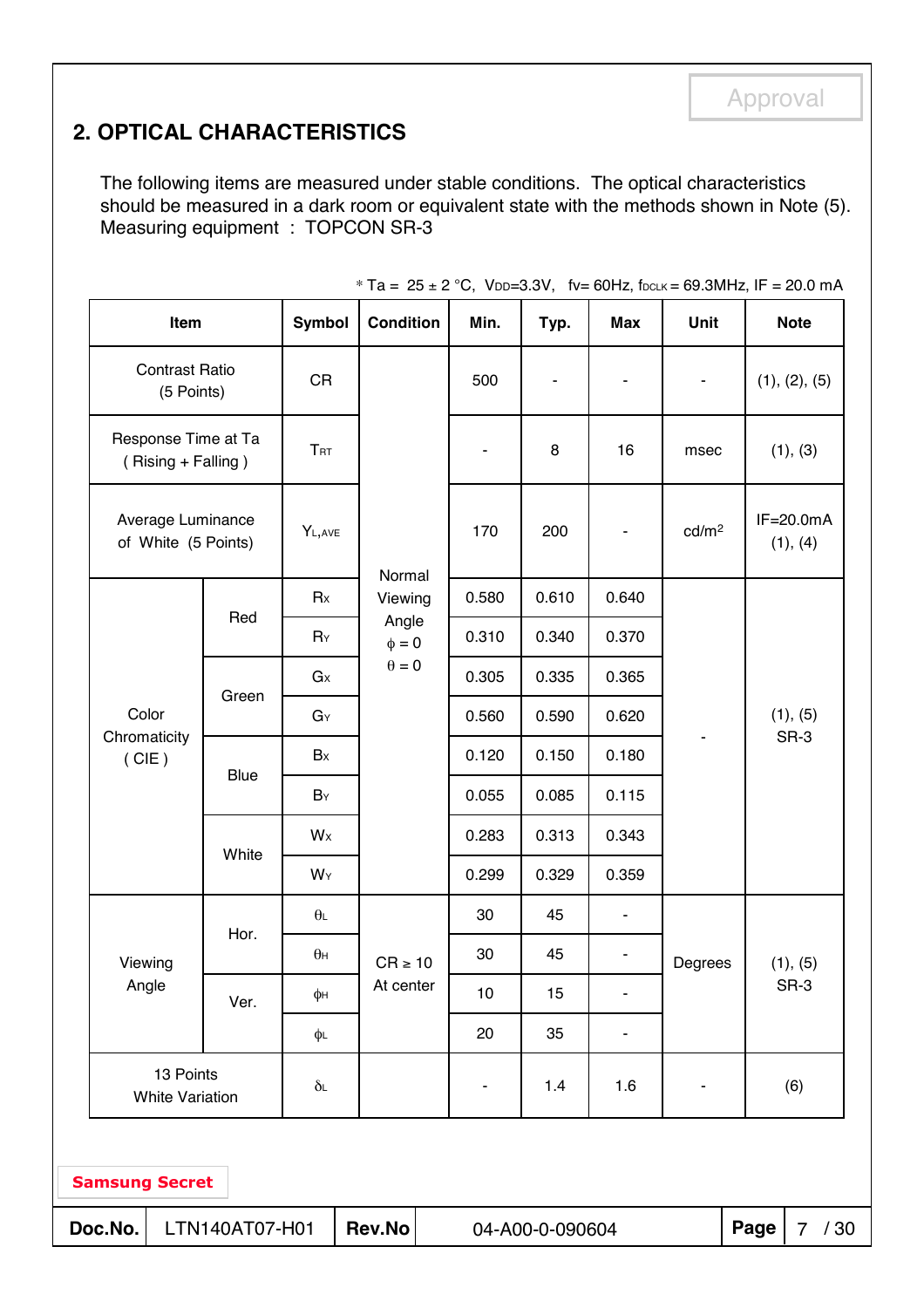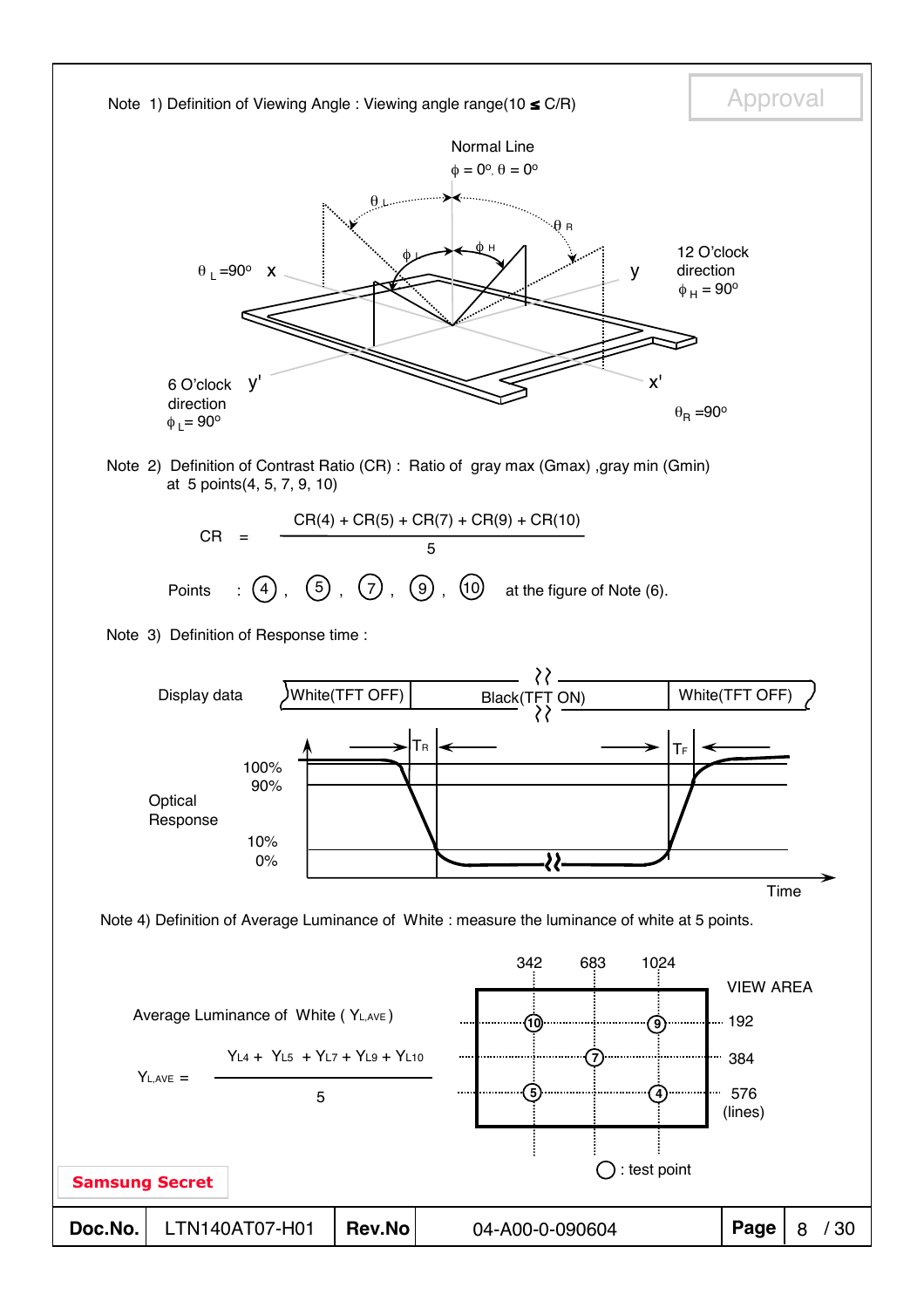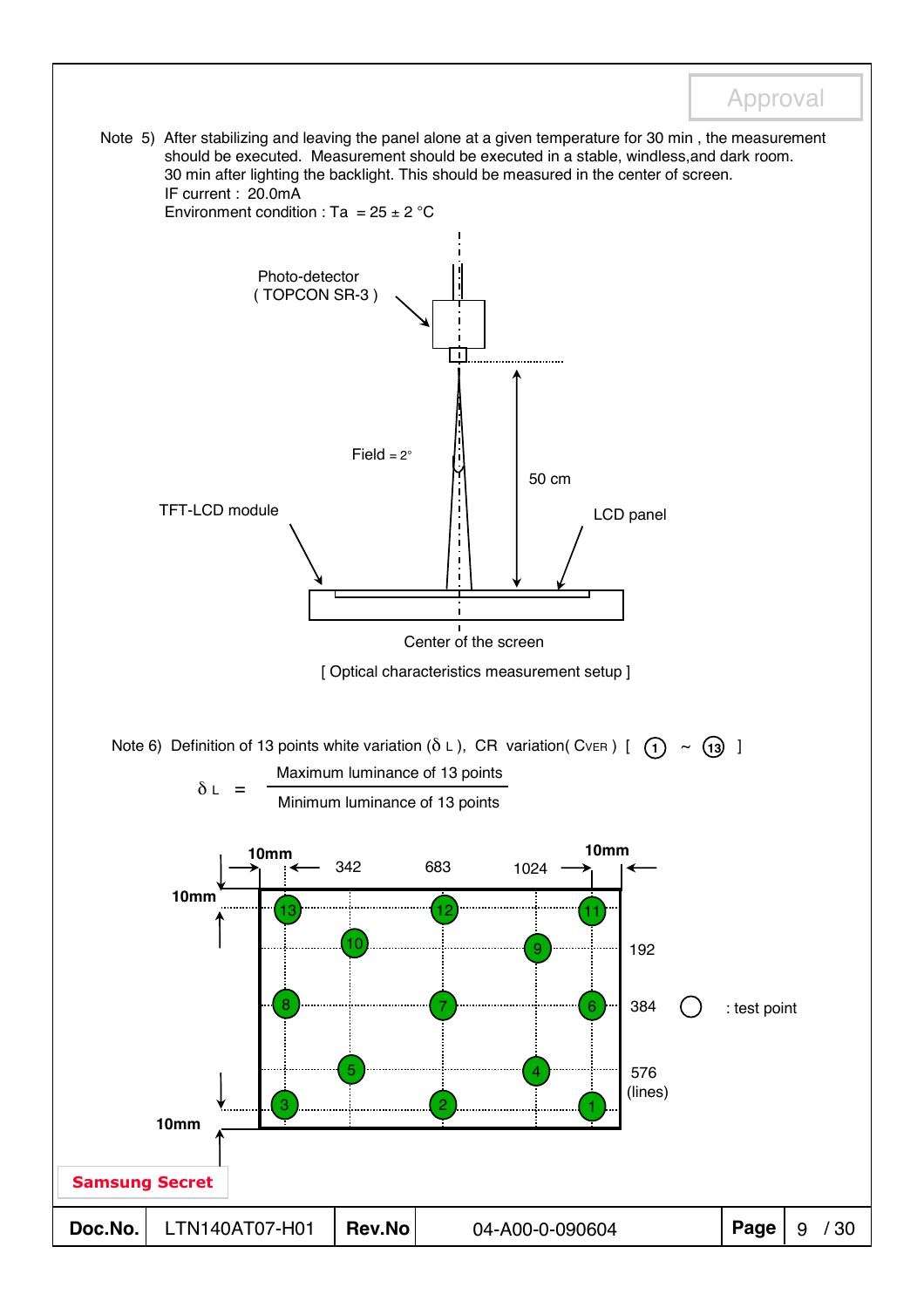# **3. ELECTRICAL CHARACTERISTICS** Approval

### 3.1 TFT LCD MODULE

|                                               |           |                       |                          |      |                |             | Ta= $25 \pm 2^{\circ}$ C |
|-----------------------------------------------|-----------|-----------------------|--------------------------|------|----------------|-------------|--------------------------|
| Item                                          |           | <b>Symbol</b>         | Min.                     | Typ. | Max.           | <b>Unit</b> | <b>Note</b>              |
| Voltage of Power Supply                       |           | <b>V<sub>DD</sub></b> | 3.0                      | 3.3  | 3.6            | V           |                          |
| Differential Input                            | High      | V <sub>IH</sub>       | $\blacksquare$           | ۰    | $+100$         | mV          | $V_{CM} = +1.2V$         |
| Voltage for LVDS<br><b>Receiver Threshold</b> | Low       | VIL                   | $-100$                   |      | ۰              | mV          |                          |
| <b>Vsync Frequency</b>                        |           | fv                    | $\overline{\phantom{a}}$ | 60   | $\blacksquare$ | Hz          |                          |
| <b>Hsync Frequency</b>                        |           | fн                    |                          | 46.8 | ٠              | <b>KHz</b>  |                          |
| Main Frequency                                |           | f <sub>DCLK</sub>     | 67.2                     | 69.3 | 70.6           | <b>MHz</b>  |                          |
| <b>Rush Current</b>                           |           | <b>RUSH</b>           | ۰                        | ٠    | 1.5            | A           | (4)                      |
|                                               | White     |                       | ۰                        | 300  | $\blacksquare$ | mA          | $(2), (3)^*a$            |
| <b>Current of Power</b><br>Supply             | Mosaic    | $I_{DD}$              | ٠                        | 350  | ٠              | mA          | $(2), (3)*b$             |
|                                               | V. stripe |                       |                          | 450  | 485            | mA          | $(2), (3)^*c$            |

Note (1) Display data pins and timing signal pins should be connected.(  $GND = OV$  )

(2)  $fv = 60Hz$ ,  $f_{DCLK} = 69.3MHz$ ,  $V_{DD} = 3.3V$ , DC Current.

(3) Power dissipation pattern

\*a) White Pattern **\*b**) Mosaic Pattern **\*b**)

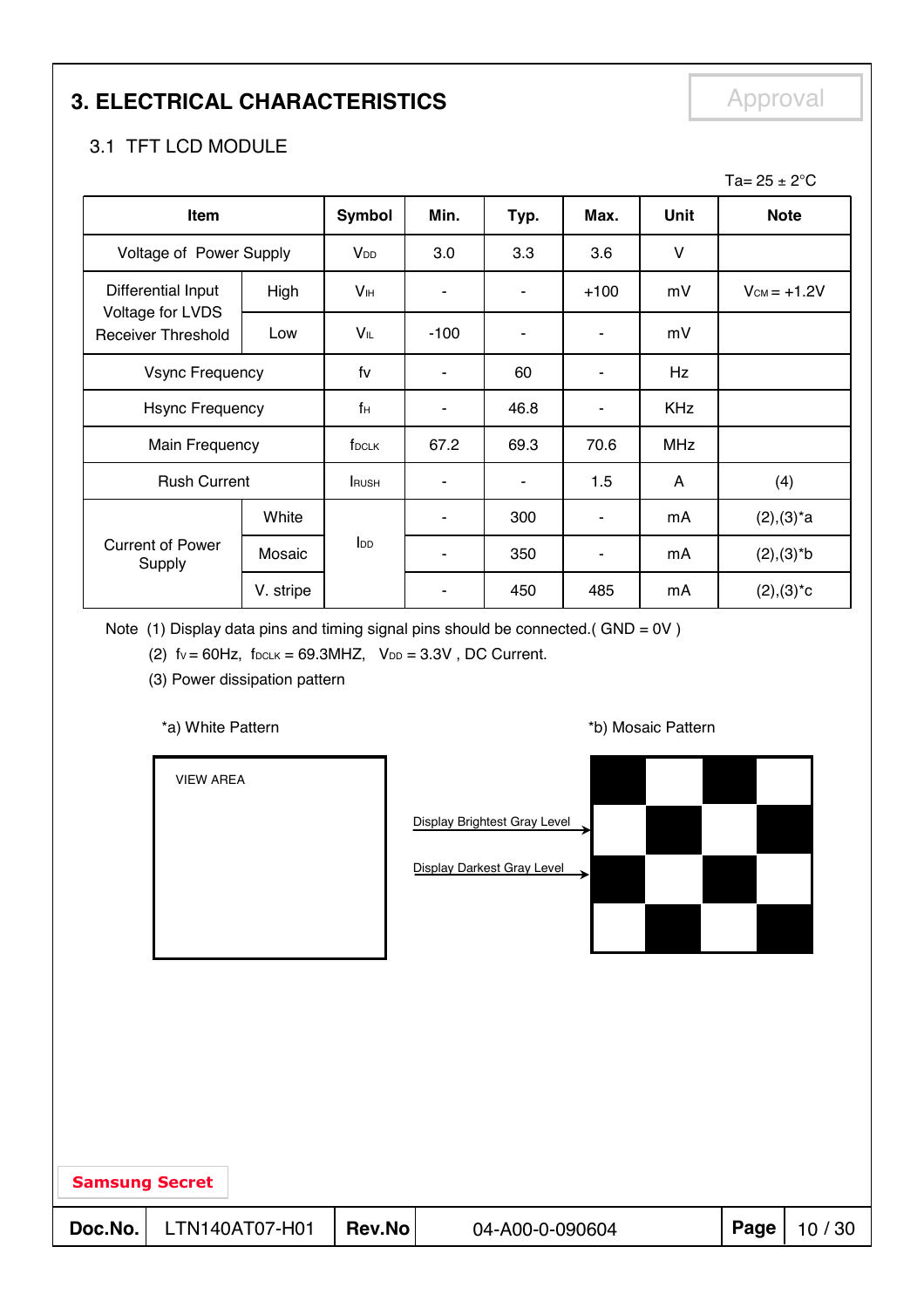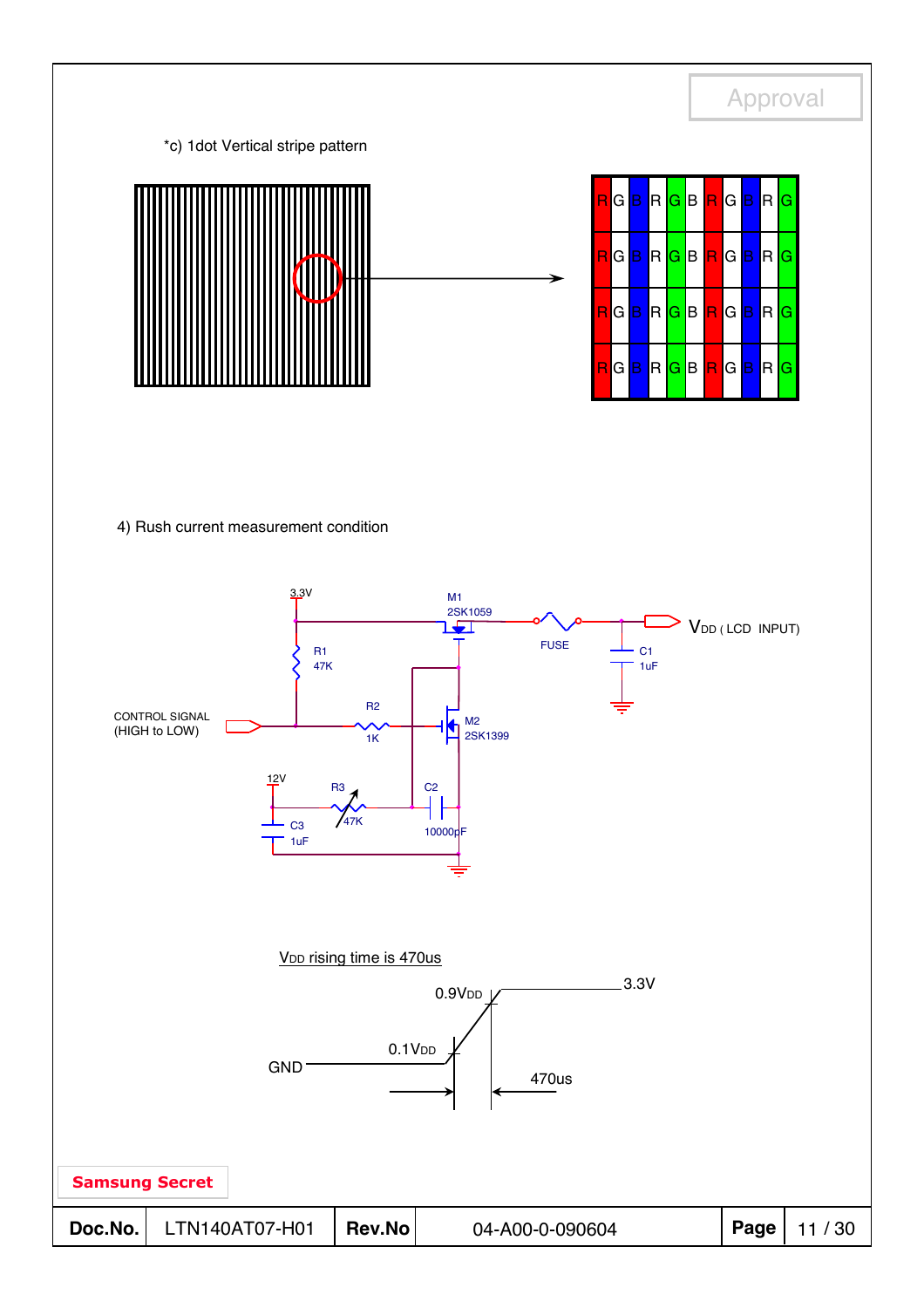#### 3.2 BACK-LIGHT UNIT

Ta=  $25 \pm 2$  °C

| <b>Item</b>                | Symbol | Min.                     | Typ. | Max. | Unit | <b>Note</b>      |
|----------------------------|--------|--------------------------|------|------|------|------------------|
| <b>LED Forward Current</b> | IF     | 19                       | 20   | 21   | mA   |                  |
| <b>LED Forward Voltage</b> | VF.    |                          | 3.2  |      |      |                  |
| <b>LED Array Voltage</b>   | VP     |                          | 22.4 |      |      | VF X 7 LEDs      |
| <b>Power Consumption</b>   | P      | $\overline{\phantom{0}}$ |      | 3.2  | w    | IF X VF X 42LEDs |
| <b>Operating Life Time</b> | Hr     | 12,000                   |      |      | Hour |                  |

Note (1) Life time (Hr) of LEDs can be defined as the time in which it continues to operate under the condition  $Ta = 25 \pm 2$  °C and IF = 20.0 mArms until one of the following event occurs.

1. When the brightness becomes 50% or lower than the original.

#### 3.3 LED Driver

- On board LED Driver (Manufacturer : Richtek)

Ta=  $25 \pm 2$  °C

| <b>Item</b>                | <b>Symbol</b>              | Min. | Typ. | Max. | Unit       | <b>Note</b>                                      |
|----------------------------|----------------------------|------|------|------|------------|--------------------------------------------------|
| Input Voltage              | $\mathsf{V}_{\mathsf{in}}$ | 6    | 12   | 20   | v          |                                                  |
| Enable Control Level       | v                          | 0    |      | 5    | v          | ON Level: 2.5V~5V<br>OFF Level: $0V \sim 0.5V$   |
| <b>PWM Control Level</b>   | <b>V</b> <sub>PWM</sub>    | 0    |      | 5    | v          | High Level: 2.7V~5V<br>Low Level: $0V \sim 0.3V$ |
| PWM Control Duty Ratio     | $\%$                       | 10   |      | 100  | %          |                                                  |
| <b>PWM Input Frequency</b> | <b>BLIM</b>                | 0.2  |      |      | <b>KHz</b> |                                                  |

Note - Test Equipment : Fluke 45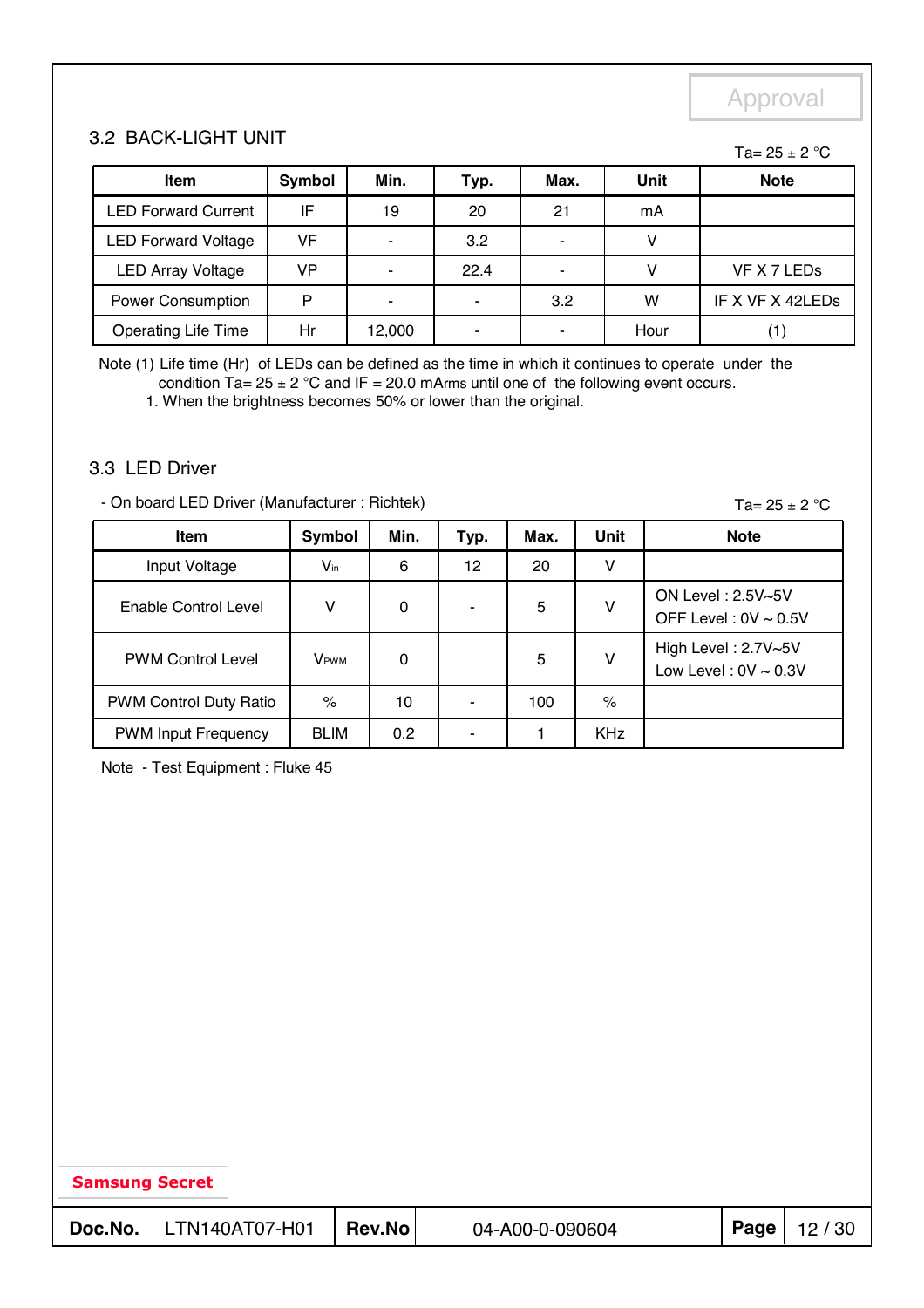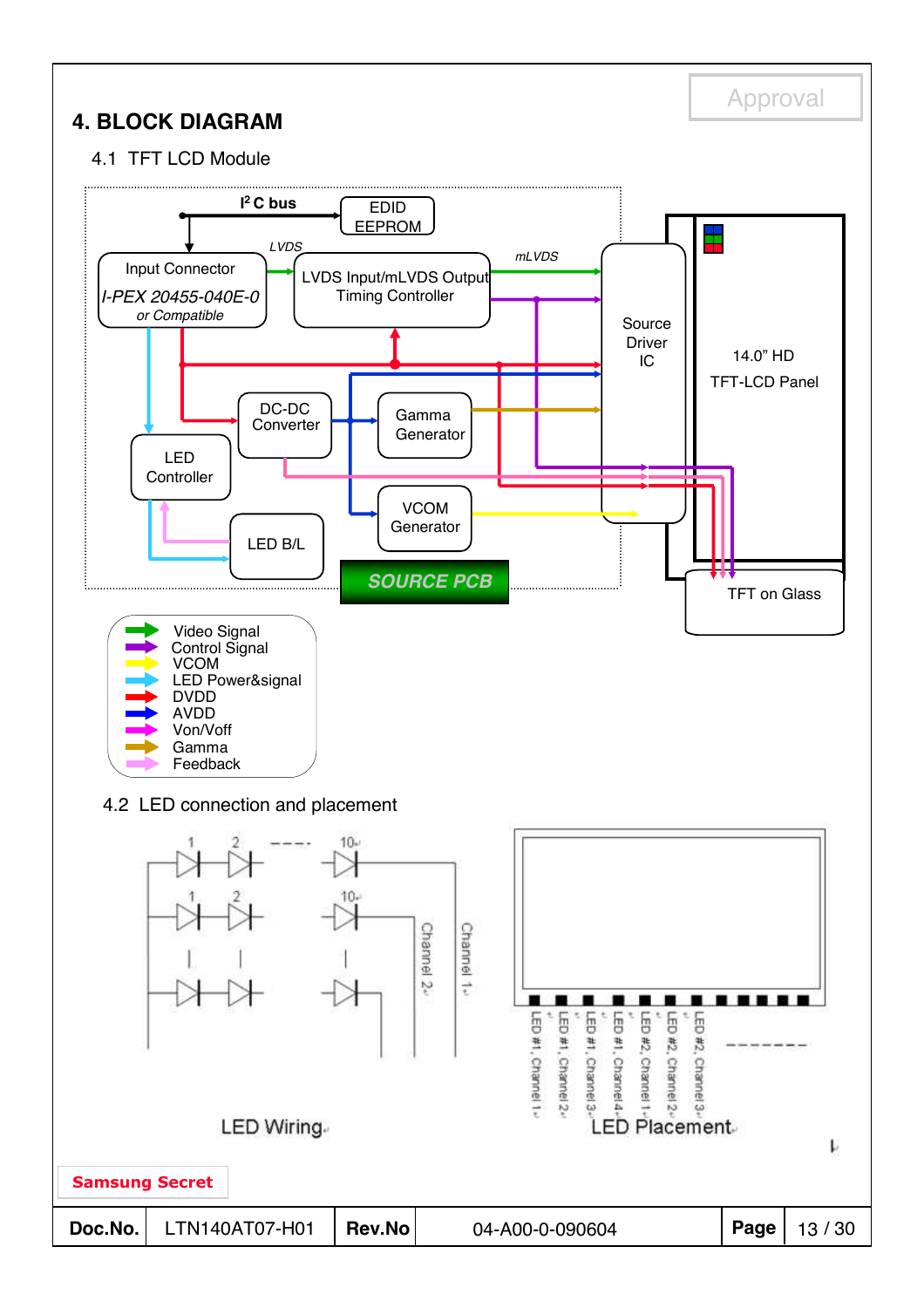# **5. INPUT TERMINAL PIN ASSIGNMENT EXAMPLE APPROVAL**

5.1. Input Signal & Power (LVDS, Connector : 20455-040E-0 by I-PEX or equivalent )

| No.            | <b>Signal</b>         |                                | <b>Description</b>                                  |      |         |  |  |  |  |
|----------------|-----------------------|--------------------------------|-----------------------------------------------------|------|---------|--|--|--|--|
| 1              | <b>NC</b>             | No Connection                  |                                                     |      |         |  |  |  |  |
| $2 - 3$        | <b>AVDD</b>           |                                | Power Supply, 3.3V (typical)                        |      |         |  |  |  |  |
| 4              | <b>DVDD</b>           |                                | DDC 3.3V power                                      |      |         |  |  |  |  |
| 5              | <b>NC</b>             |                                | No Connection                                       |      |         |  |  |  |  |
| 6              | <b>SCL</b>            | <b>DDC Clock</b>               |                                                     |      |         |  |  |  |  |
| $\overline{7}$ | <b>SDA</b>            | <b>DDC</b> Data                |                                                     |      |         |  |  |  |  |
| 8              | Rin0-                 |                                | -LVDS differential data input (R0-R5, G0)           |      |         |  |  |  |  |
| 9              | $Rin0+$               |                                | +LVDS differential data input (R0-R5, G0)           |      |         |  |  |  |  |
| 10             | <b>GND</b>            | Ground                         |                                                     |      |         |  |  |  |  |
| 11             | Rin1-                 |                                | -LVDS differential data input (G1-G5, B0-B1)        |      |         |  |  |  |  |
| 12             | $Rin1+$               |                                | +LVDS differential data input (G1-G5, B0-B1)        |      |         |  |  |  |  |
| 13             | <b>GND</b>            | Ground                         |                                                     |      |         |  |  |  |  |
| 14             | Rin <sub>2</sub> -    |                                | -LVDS differential data input (B2-B5, HS, VS, DE)   |      |         |  |  |  |  |
| 15             | $Rin2+$               |                                | +LVDS differential data input (B2-B5, HS, VS, DE)   |      |         |  |  |  |  |
| 16             | <b>GND</b>            | Ground                         |                                                     |      |         |  |  |  |  |
| 17             | CIkIN-                |                                | -LVDS differential clock input                      |      |         |  |  |  |  |
| 18             | $ClkIN+$              | +LVDS differential clock input |                                                     |      |         |  |  |  |  |
| 19             | <b>GND</b>            | Ground                         |                                                     |      |         |  |  |  |  |
| $20 - 21$      | NC                    | No Connection                  |                                                     |      |         |  |  |  |  |
| 22             | <b>GND</b>            | Ground                         |                                                     |      |         |  |  |  |  |
| $23 - 24$      | <b>NC</b>             | No Connection                  |                                                     |      |         |  |  |  |  |
| 25             | <b>GND</b>            | Ground                         |                                                     |      |         |  |  |  |  |
| $26 - 27$      | <b>NC</b>             | No Connection                  |                                                     |      |         |  |  |  |  |
| 28             | <b>GND</b>            | Ground                         |                                                     |      |         |  |  |  |  |
| $29 - 30$      | <b>NC</b>             | No Connection                  |                                                     |      |         |  |  |  |  |
| $31 - 33$      | VBL-                  | <b>LED Ground</b>              |                                                     |      |         |  |  |  |  |
| 34             | <b>NC</b>             | No Connection                  |                                                     |      |         |  |  |  |  |
| 35             | <b>BLIM</b>           |                                | PWM for luminance control (200~1KHz, 3.3V, 10~100%) |      |         |  |  |  |  |
| 36             | <b>BL_Enable</b>      |                                | BL On/Off (On:2.0~3.3V, Off: 0~0.5V)                |      |         |  |  |  |  |
| 37             | <b>NC</b>             | No Connection                  |                                                     |      |         |  |  |  |  |
| $38 - 40$      | VBL+                  |                                | LED Power Supply 6V~20V                             |      |         |  |  |  |  |
|                | <b>Samsung Secret</b> |                                |                                                     |      |         |  |  |  |  |
| Doc.No.        | LTN140AT07-H01        | Rev.No                         | 04-A00-0-090604                                     | Page | 14 / 30 |  |  |  |  |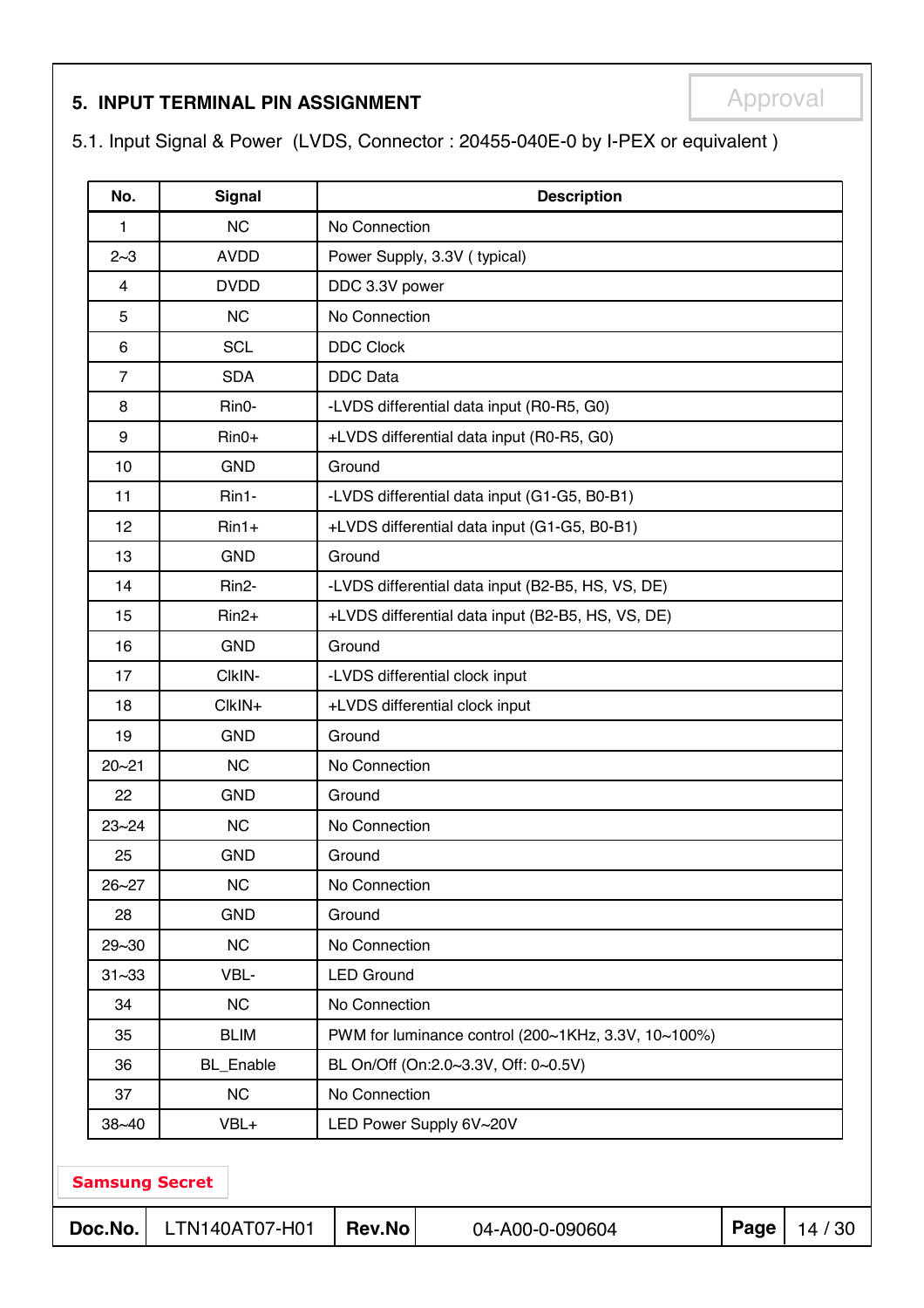| Pin No.        | <b>Name</b>       | <b>RGB Signal</b> | Pin No.         | <b>Name</b>    | <b>RGB Signal</b> |
|----------------|-------------------|-------------------|-----------------|----------------|-------------------|
| 44             | TxIN <sub>0</sub> | R <sub>0</sub>    | 12 <sub>2</sub> | TxIN11         | G <sub>5</sub>    |
| 45             | TxIN1             | R <sub>1</sub>    | 13              | TxIN12         | B <sub>0</sub>    |
| 47             | TxIN <sub>2</sub> | R <sub>2</sub>    | 15              | TxIN13         | <b>B1</b>         |
| 48             | TxIN3             | R <sub>3</sub>    | 16              | TxIN14         | <b>B2</b>         |
| 1              | TxIN4             | R <sub>4</sub>    | 18              | TxIN15         | B <sub>3</sub>    |
| 3              | TxIN <sub>5</sub> | R <sub>5</sub>    | 19              | TxIN16         | <b>B4</b>         |
| 4              | TxIN <sub>6</sub> | G <sub>0</sub>    | 20              | TxIN17         | B <sub>5</sub>    |
| 6              | TxIN7             | G <sub>1</sub>    | 22              | TxIN18         | Hsync             |
| $\overline{7}$ | TxIN8             | G <sub>2</sub>    | 23              | TxIN19         | Vsync             |
| 9              | TxIN9             | G <sub>3</sub>    | 25              | TxIN20         | DE                |
| 10             | TxIN10            | G <sub>4</sub>    | 26              | <b>TxCLKIN</b> | Clock             |

#### 5.2 LVDS Interface : Transmitter SN75LVDS86 or Compatible

#### **LVDS INTERFACE**

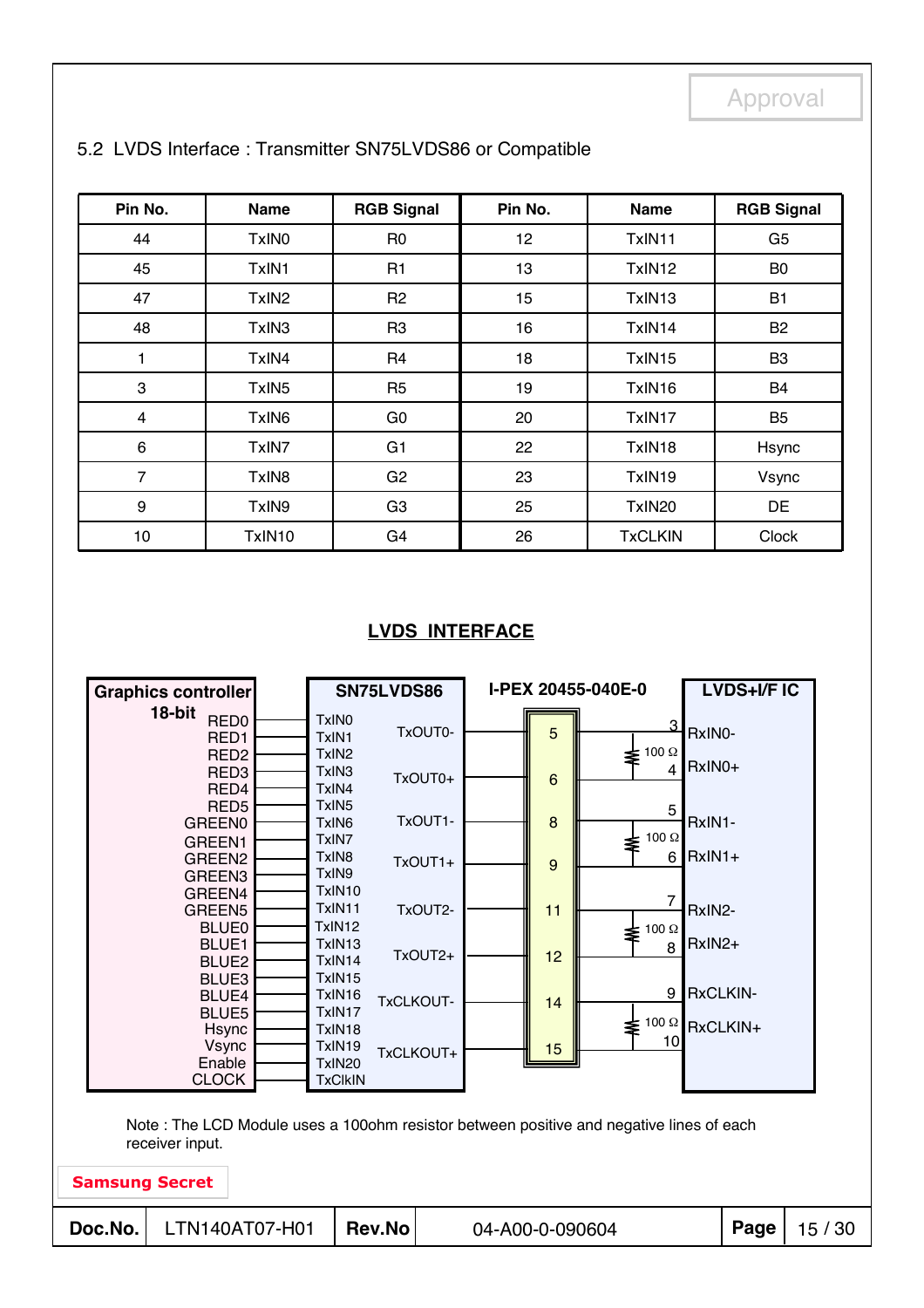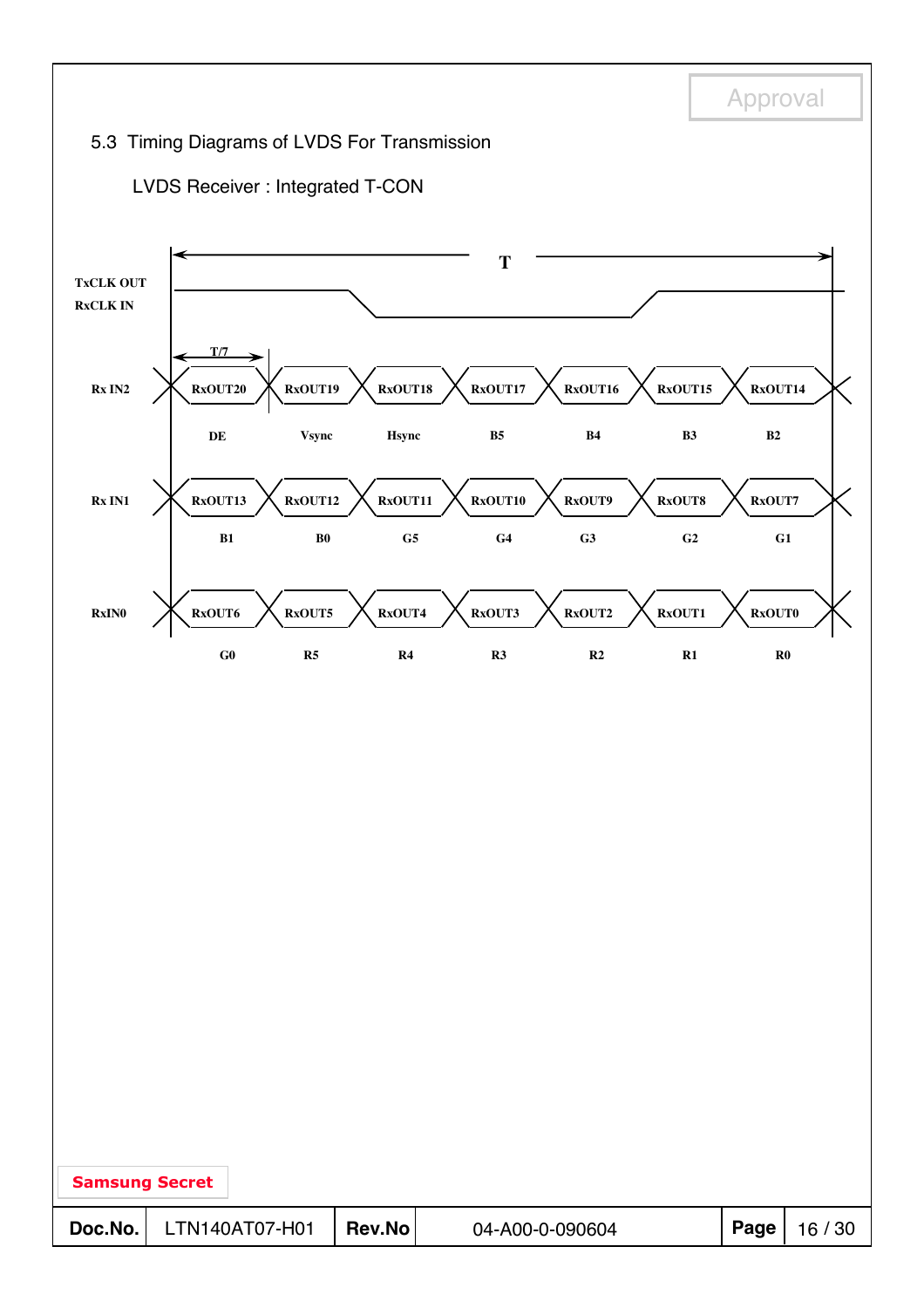|              | Data Signal                                                                                                                       |                |                |                      |                |                |                | Gray           |                |                |                      |                      |                |                |                      |                      |                |                      |                |                          |
|--------------|-----------------------------------------------------------------------------------------------------------------------------------|----------------|----------------|----------------------|----------------|----------------|----------------|----------------|----------------|----------------|----------------------|----------------------|----------------|----------------|----------------------|----------------------|----------------|----------------------|----------------|--------------------------|
| Color        | <b>Display</b>                                                                                                                    |                |                | Red                  |                |                |                |                |                |                | Green                |                      |                |                |                      |                      | Blue           |                      |                | Scale                    |
|              |                                                                                                                                   | R <sub>0</sub> | R <sub>1</sub> | R <sub>2</sub>       | R <sub>3</sub> | R <sub>4</sub> | R <sub>5</sub> | G <sub>0</sub> | G <sub>1</sub> | G <sub>2</sub> | G <sub>3</sub>       | G <sub>4</sub>       | G <sub>5</sub> | B <sub>0</sub> | <b>B1</b>            | <b>B2</b>            | B <sub>3</sub> | 45                   | <b>B5</b>      | Level                    |
|              | <b>Black</b>                                                                                                                      | $\mathbf 0$    | $\mathbf 0$    | $\mathbf 0$          | $\mathbf 0$    | $\mathbf 0$    | $\mathbf 0$    | $\mathbf 0$    | $\mathbf 0$    | 0              | $\mathbf 0$          | $\mathbf 0$          | 0              | $\mathbf 0$    | $\pmb{0}$            | $\mathbf 0$          | $\mathbf 0$    | $\mathbf 0$          | $\mathbf 0$    | $\blacksquare$           |
|              | <b>Blue</b>                                                                                                                       | $\mathbf 0$    | $\mathbf 0$    | 0                    | 0              | 0              | $\mathbf 0$    | $\mathbf 0$    | $\mathbf 0$    | 0              | $\mathbf 0$          | $\mathbf 0$          | 0              | 1              | 1                    | 1                    | 1              | 1                    | 1              | $\blacksquare$           |
|              | Green                                                                                                                             | $\mathbf 0$    | $\mathbf 0$    | $\mathbf 0$          | $\mathbf 0$    | 0              | $\mathbf 0$    | 1              | $\mathbf{1}$   | $\mathbf{1}$   | 1                    | 1                    | 1              | $\mathbf 0$    | $\mathbf 0$          | $\mathbf 0$          | $\mathbf 0$    | $\mathbf 0$          | $\mathbf 0$    | $\blacksquare$           |
| <b>Basic</b> | Cyan                                                                                                                              | $\mathbf 0$    | $\mathbf 0$    | 0                    | 0              | 0              | $\mathbf 0$    | 1              | $\mathbf{1}$   | 1              | 1                    | $\mathbf{1}$         | 1              | 1              | 1                    | 1                    | 1              | 1                    | 1              | $\frac{1}{2}$            |
| Colors       | Red                                                                                                                               | 1              | $\mathbf{1}$   | 1                    | $\mathbf{1}$   | 1              | 1              | $\mathbf 0$    | $\mathbf 0$    | 0              | $\mathbf 0$          | 0                    | 0              | 0              | $\mathbf 0$          | $\pmb{0}$            | $\pmb{0}$      | $\mathbf 0$          | 0              | $\blacksquare$           |
|              | Magenta                                                                                                                           | 1              | $\mathbf{1}$   | 1                    | $\mathbf{1}$   | 1              | 1              | 0              | $\pmb{0}$      | 0              | 0                    | 0                    | 0              | 1              | 1                    | 1                    | 1              | 1                    | 1              | $\overline{\phantom{a}}$ |
|              | Yellow                                                                                                                            | 1              | 1              | 1                    | $\mathbf{1}$   | 1              | 1              | 1              | $\mathbf{1}$   | 1              | 1                    | 1                    | 1              | $\mathbf 0$    | 0                    | $\mathbf 0$          | 0              | 0                    | $\pmb{0}$      | ۰                        |
|              | White                                                                                                                             | $\mathbf{1}$   | $\mathbf{1}$   | 1                    | $\mathbf{1}$   | 1              | 1              | $\mathbf{1}$   | $\mathbf{1}$   | 1              | $\mathbf{1}$         | $\mathbf{1}$         | $\mathbf{1}$   | $\mathbf{1}$   | 1                    | $\mathbf{1}$         | 1              | $\mathbf{1}$         | $\mathbf{1}$   | ۰                        |
|              | <b>Black</b>                                                                                                                      | $\mathbf 0$    | 0              | 0                    | 0              | 0              | 0              | 0              | $\mathbf 0$    | $\mathbf 0$    | 0                    | 0                    | 0              | 0              | $\mathbf 0$          | $\mathbf 0$          | 0              | $\mathbf 0$          | $\mathbf 0$    | R <sub>0</sub>           |
|              | Dark                                                                                                                              | 1              | 0              | 0                    | 0              | 0              | $\mathbf 0$    | 0              | $\pmb{0}$      | $\mathbf 0$    | $\mathbf 0$          | 0                    | 0              | $\mathbf 0$    | $\mathbf 0$          | $\mathbf 0$          | 0              | $\mathbf 0$          | $\mathbf 0$    | R1                       |
| Gray         | ↑                                                                                                                                 | $\pmb{0}$      | $\mathbf{1}$   | 0                    | 0              | 0              | $\mathbf 0$    | 0              | $\pmb{0}$      | $\mathbf 0$    | $\boldsymbol{0}$     | $\mathbf 0$          | 0              | $\mathbf 0$    | $\pmb{0}$            | $\mathbf 0$          | $\mathbf 0$    | $\pmb{0}$            | $\mathbf 0$    | R <sub>2</sub>           |
| Scale        | $\ddot{\cdot}$                                                                                                                    | $\ddot{\cdot}$ | İ              | $\ddot{\phantom{a}}$ | Ì.             |                |                |                | $\ddot{\cdot}$ | $\ddot{\cdot}$ | $\ddot{\cdot}$       | $\ddot{\phantom{a}}$ | Ì.             | t              | $\ddot{\phantom{a}}$ | t                    |                | $\vdots$             | İ              | R3~R60                   |
| Of           | $\ddot{\cdot}$                                                                                                                    | Ì              | İ,             | t,                   | $\ddot{\cdot}$ |                |                |                | $\vdots$       | $\ddot{\cdot}$ | $\ddot{\phantom{a}}$ | $\ddot{\cdot}$       | Ì.             |                |                      | $\vdots$             |                | $\ddot{\cdot}$       | $\ddot{\cdot}$ |                          |
| Red          |                                                                                                                                   | 1              | $\pmb{0}$      | 1                    | $\mathbf{1}$   | 1              | 1              | 0              | $\pmb{0}$      | 0              | $\boldsymbol{0}$     | $\pmb{0}$            | 0              | $\pmb{0}$      | $\pmb{0}$            | $\pmb{0}$            | 0              | $\pmb{0}$            | $\mathbf 0$    | R61                      |
|              | Light                                                                                                                             | $\pmb{0}$      | $\mathbf{1}$   | $\mathbf{1}$         | 1              | $\mathbf{1}$   | 1              | 0              | $\pmb{0}$      | $\mathbf 0$    | $\boldsymbol{0}$     | $\mathbf 0$          | 0              | $\pmb{0}$      | $\pmb{0}$            | $\pmb{0}$            | $\mathbf 0$    | $\pmb{0}$            | $\mathbf 0$    | R62                      |
|              | Red                                                                                                                               | $\mathbf{1}$   | $\mathbf{1}$   | 1                    | $\mathbf{1}$   | $\mathbf{1}$   | 1              | $\mathbf 0$    | $\mathbf 0$    | $\mathbf 0$    | $\mathbf 0$          | $\mathbf 0$          | 0              | $\mathbf 0$    | $\mathbf 0$          | $\mathbf 0$          | $\mathbf 0$    | $\mathbf 0$          | $\mathbf 0$    | R63                      |
|              | <b>Black</b>                                                                                                                      | $\mathbf 0$    | $\mathbf 0$    | 0                    | $\mathbf 0$    | $\mathbf 0$    | 0              | $\mathbf 0$    | $\mathbf 0$    | $\overline{0}$ | $\mathbf 0$          | $\mathbf 0$          | 0              | $\mathbf 0$    | $\pmb{0}$            | $\mathbf 0$          | $\mathbf 0$    | $\mathbf 0$          | $\overline{0}$ | G <sub>0</sub>           |
|              | Dark                                                                                                                              | $\mathbf 0$    | $\mathbf 0$    | $\mathbf 0$          | 0              | 0              | $\mathbf 0$    | 1              | $\mathbf 0$    | 0              | $\mathbf 0$          | $\mathbf 0$          | 0              | $\mathbf 0$    | $\mathbf 0$          | $\mathbf 0$          | $\mathbf 0$    | $\mathbf 0$          | $\mathbf 0$    | G <sub>1</sub>           |
| Gray         | ↑                                                                                                                                 | $\pmb{0}$      | $\mathbf 0$    | 0                    | 0              | 0              | $\mathbf 0$    | 0              | $\mathbf{1}$   | 0              | $\mathbf 0$          | $\mathbf 0$          | 0              | 0              | $\mathbf 0$          | $\pmb{0}$            | 0              | $\pmb{0}$            | 0              | G <sub>2</sub>           |
| Scale        | $\ddot{\cdot}$                                                                                                                    | Ì              | Ì.             | Ì.                   | t,             |                |                |                | Ì              | t.             | $\ddot{\cdot}$       | $\ddot{\phantom{a}}$ | Ì.             | t              | $\ddot{\phantom{a}}$ |                      |                | $\vdots$             | $\ddot{\cdot}$ | G3~G60                   |
| Of           | $\ddot{\cdot}$                                                                                                                    | Ì              | $\ddot{\cdot}$ | Ì.                   | Ì.             |                | $\vdots$       |                | $\ddot{\cdot}$ | $\ddot{\cdot}$ | $\ddot{\cdot}$       | $\ddot{\cdot}$       | Ì.             | $\vdots$       | İ                    | $\ddot{\cdot}$       |                | $\ddot{\phantom{a}}$ |                |                          |
| Green        | ↓                                                                                                                                 | 0              | 0              | 0                    | 0              | 0              | 0              | 1              | $\pmb{0}$      | 1              | 1                    | 1                    | 1              | 0              | 0                    | $\pmb{0}$            | 0              | $\pmb{0}$            | 0              | G61                      |
|              | Light                                                                                                                             | 0              | $\pmb{0}$      | 0                    | 0              | 0              | 0              | $\pmb{0}$      | $\mathbf{1}$   | 1              | 1.                   | 1.                   | 1              | 0              | 0                    | 0                    | $\pmb{0}$      | $\mathbf 0$          | 0              | G62                      |
|              | Green                                                                                                                             | $\mathbf 0$    | $\mathbf 0$    | $\mathbf 0$          | 0              | $\mathbf 0$    | $\mathbf 0$    | 1              | $\mathbf{1}$   | 1              | 1                    | $\mathbf{1}$         | $\mathbf{1}$   | $\mathbf 0$    | $\mathbf 0$          | $\mathbf 0$          | 0              | $\mathbf 0$          | 0              | G63                      |
|              | <b>Black</b>                                                                                                                      | $\mathbf 0$    | $\mathbf 0$    | 0                    | 0              | 0              | $\mathbf 0$    | $\mathbf 0$    | $\mathbf 0$    | $\overline{0}$ | $\mathbf 0$          | $\mathbf 0$          | 0              | $\mathbf 0$    | $\mathbf 0$          | $\mathbf 0$          | $\mathbf 0$    | $\mathbf 0$          | $\mathbf 0$    | B <sub>0</sub>           |
|              | Dark                                                                                                                              | $\mathbf 0$    | $\mathbf 0$    | $\mathbf 0$          | 0              | 0              | $\mathbf 0$    | $\mathbf 0$    | $\mathbf 0$    | $\mathbf 0$    | $\mathbf 0$          | $\mathbf 0$          | 0              | 1              | $\mathbf 0$          | $\mathbf 0$          | $\mathbf 0$    | $\mathbf 0$          | $\mathbf 0$    | B <sub>1</sub>           |
| Gray         | ↑                                                                                                                                 | $\mathbf 0$    | $\mathbf 0$    | $\mathbf 0$          | $\mathbf 0$    | $\mathbf 0$    | $\mathbf 0$    | $\mathbf 0$    | $\mathbf 0$    | $\overline{0}$ | $\mathbf 0$          | $\mathbf 0$          | 0              | $\mathbf 0$    | 1                    | $\mathbf 0$          | $\mathbf 0$    | $\mathbf 0$          | $\mathbf 0$    | B <sub>2</sub>           |
| Scale        |                                                                                                                                   | $\ddot{\cdot}$ | İ              | Ì.                   |                |                |                |                | $\ddot{\cdot}$ | $\ddot{\cdot}$ | $\ddot{\cdot}$       | Ì.                   | Ì.             |                | İ                    |                      |                |                      |                | B3~B60                   |
| Of           | İ                                                                                                                                 | $\ddot{\cdot}$ | $\ddot{\cdot}$ |                      |                |                |                |                | $\ddot{\cdot}$ | $\ddot{\cdot}$ | ÷,                   | $\ddot{\cdot}$       | Ì.             | İ              | $\ddot{\cdot}$       | $\ddot{\phantom{a}}$ |                | $\ddot{\phantom{a}}$ |                |                          |
| Blue         |                                                                                                                                   | $\pmb{0}$      | $\mathbf 0$    | 0                    | 0              | $\pmb{0}$      | $\mathbf 0$    | $\mathbf 0$    | $\pmb{0}$      | 0              | $\pmb{0}$            | $\mathbf 0$          | 0              | $\mathbf{1}$   | $\pmb{0}$            | 1                    | 1              | 1                    | 1              | <b>B61</b>               |
|              | Light                                                                                                                             | $\mathbf 0$    | $\mathbf 0$    | $\mathbf 0$          | $\mathbf 0$    | $\mathbf 0$    | $\mathbf 0$    | $\mathbf 0$    | $\mathbf 0$    | $\overline{0}$ | $\mathbf 0$          | $\mathbf 0$          | 0              | $\mathbf 0$    | $\mathbf{1}$         | 1                    | 1              | 1                    | 1              | B62                      |
|              | <b>Blue</b>                                                                                                                       | 0              | $\mathbf 0$    | 0                    | $\mathbf 0$    | $\mathbf 0$    | $\mathbf 0$    | $\mathbf 0$    | $\mathbf 0$    | 0              | $\mathbf 0$          | $\mathbf 0$          | 0              | $\mathbf{1}$   | $\mathbf{1}$         | $\mathbf{1}$         | 1              | $\mathbf{1}$         | $\mathbf{1}$   | <b>B63</b>               |
|              | Note 1) Definition of gray :                                                                                                      |                |                |                      |                |                |                |                |                |                |                      |                      |                |                |                      |                      |                |                      |                |                          |
|              | Rn: Red gray, Gn: Green gray, Bn: Blue gray (n=gray level)<br>Note 2) Input signal: 0 = Low level voltage, 1 = High level voltage |                |                |                      |                |                |                |                |                |                |                      |                      |                |                |                      |                      |                |                      |                |                          |
|              | <b>Samsung Secret</b>                                                                                                             |                |                |                      |                |                |                |                |                |                |                      |                      |                |                |                      |                      |                |                      |                |                          |
| Doc.No.      | LTN140AT07-H01                                                                                                                    |                |                |                      |                |                | <b>Rev.No</b>  |                |                |                | 04-A00-0-090604      |                      |                |                |                      |                      |                |                      | Page           | 17/30                    |
|              |                                                                                                                                   |                |                |                      |                |                |                |                |                |                |                      |                      |                |                |                      |                      |                |                      |                |                          |

## 5.4 Input Signals, Basic Display Colors and Gray Scale of Each Color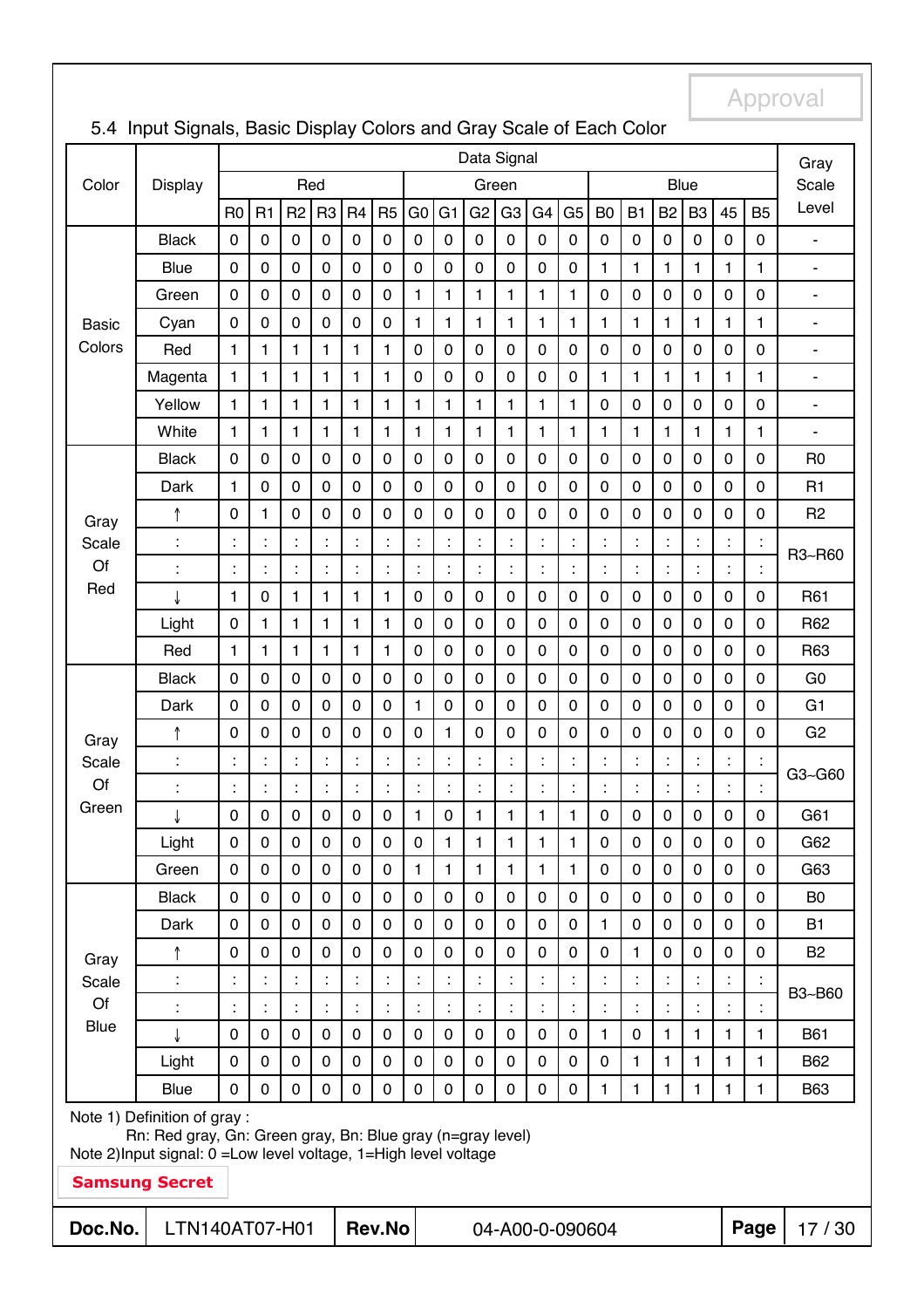|                       |                                                 |        |                  | Approval |         |
|-----------------------|-------------------------------------------------|--------|------------------|----------|---------|
|                       | 5.5 Pixel Format in the display<br>$\mathbf{1}$ |        |                  |          | 1366    |
| Line 1                | R  G  B   R  G  B                               |        |                  | R  G  B  | R  G    |
|                       |                                                 |        |                  |          |         |
|                       |                                                 |        |                  |          |         |
|                       |                                                 |        | LTN140AT07 Panel |          |         |
|                       |                                                 |        |                  |          |         |
|                       |                                                 |        |                  |          |         |
|                       |                                                 |        |                  |          |         |
| <b>Line 768</b>       | R  G  B   R  G  B                               |        |                  | R  G  B  | IRI     |
|                       |                                                 |        |                  |          |         |
|                       |                                                 |        |                  |          |         |
|                       |                                                 |        |                  |          |         |
|                       |                                                 |        |                  |          |         |
|                       |                                                 |        |                  |          |         |
|                       |                                                 |        |                  |          |         |
|                       |                                                 |        |                  |          |         |
|                       |                                                 |        |                  |          |         |
|                       |                                                 |        |                  |          |         |
|                       |                                                 |        |                  |          |         |
|                       |                                                 |        |                  |          |         |
| <b>Samsung Secret</b> |                                                 |        |                  |          |         |
| Doc.No.               | LTN140AT07-H01                                  | Rev.No | 04-A00-0-090604  | Page     | 18 / 30 |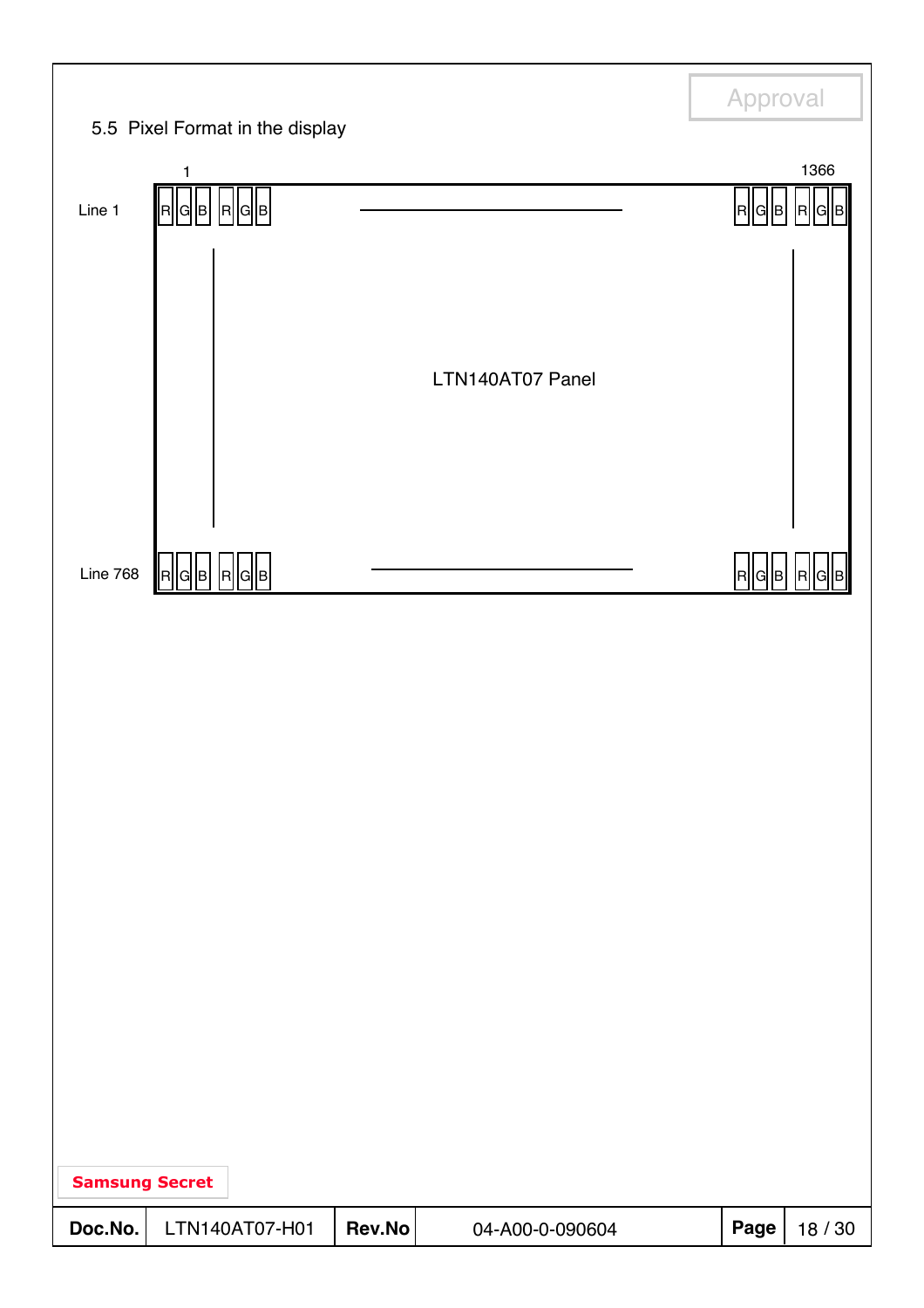# **6. INTERFACE TIMING**

### 6.1 Timing Parameters

| Signal                                   | Item              | Symbol     | Min. | Typ. | Max. | Unit          | Note |
|------------------------------------------|-------------------|------------|------|------|------|---------------|------|
| Frame Frequency                          | Cycle             | TV         | 774  | 780  | 810  | Lines         |      |
| <b>Vertical Active</b><br>Display Term   | Display<br>Period | <b>TVD</b> | ۰    | 768  | ۰    | Lines         |      |
| One Line<br><b>Scanning Time</b>         | Cycle             | TH         | 1430 | 1480 | 1530 | <b>Clocks</b> |      |
| <b>Horizontal Active</b><br>Display Term | Display<br>Period | <b>THD</b> | ٠    | 1366 | ۰    | <b>Clocks</b> |      |

#### 6.2 Timing diagrams of interface signal

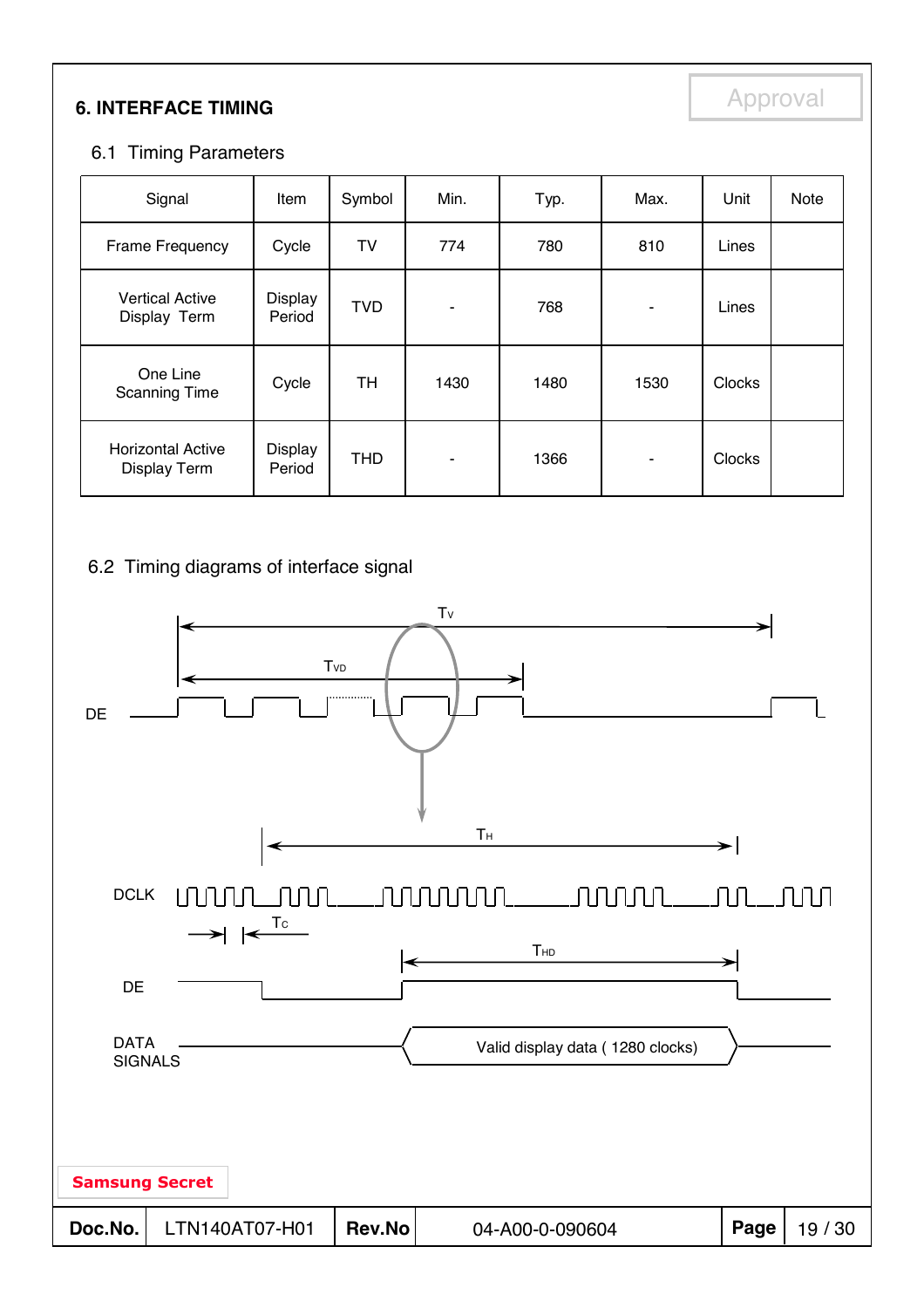### 6.3 Power ON/OFF Sequence **Approval** Approval

: To prevent a latch-up or DC operation of the LCD module, the power on/off sequence should be as the diagram below.



| Timing (ms)                                                                             | <b>Remarks</b>                                               |  |  |  |  |
|-----------------------------------------------------------------------------------------|--------------------------------------------------------------|--|--|--|--|
| $0.5 < T_1 \le 10$                                                                      | $V_{DD}$ rising time from 10% to 90%                         |  |  |  |  |
| $0 < T_2 \le 50$                                                                        | Delay from $V_{DD}$ to valid data at power ON                |  |  |  |  |
| $0 < T_3 \le 50$                                                                        | Delay from valid data OFF to $V_{DD}$ OFF at power Off       |  |  |  |  |
| 500 $\leq$ T <sub>4</sub>                                                               | $V_{DD}$ OFF time for Windows restart                        |  |  |  |  |
| $200 \leq T_5$                                                                          | Delay from valid data to B/L enable at power ON              |  |  |  |  |
| $200 \leq T_6$                                                                          | Delay from valid data off to B/L disable at power Off        |  |  |  |  |
| $0 < T_7 \le 10$                                                                        | $V_{DD}$ falling time from 90% to 10%                        |  |  |  |  |
| $10 < T_8$                                                                              | Delay from valid data on to LED driver Vin rising time 10%   |  |  |  |  |
| $10 < T_{9}$                                                                            | Delay from LED driver Vin falling time 10% to valid data Off |  |  |  |  |
| $0.5 < T_{10} \le 10$                                                                   | LED $V_{in}$ rising time from 10% to 90%                     |  |  |  |  |
| $0.5 < T_{11} \le 10$                                                                   | LED $V_{in}$ falling time from 90% to 10%                    |  |  |  |  |
| $10 < T_{12}$                                                                           | Delay from LED driver Vin rising time 90% to PWM ON          |  |  |  |  |
| $10 < T_{13}$                                                                           | Delay from PWM Off to LED driver Vin falling time 10%        |  |  |  |  |
| $10 < T_{14}$                                                                           | Delay from PWM ON to B/L Enable ON                           |  |  |  |  |
| $10 < T_{15}$                                                                           | Delay from B/L Enable Off to PWM Off                         |  |  |  |  |
| Note: Backlight may flash if interface signal remains floating state at invalid period. |                                                              |  |  |  |  |

Samsung Secret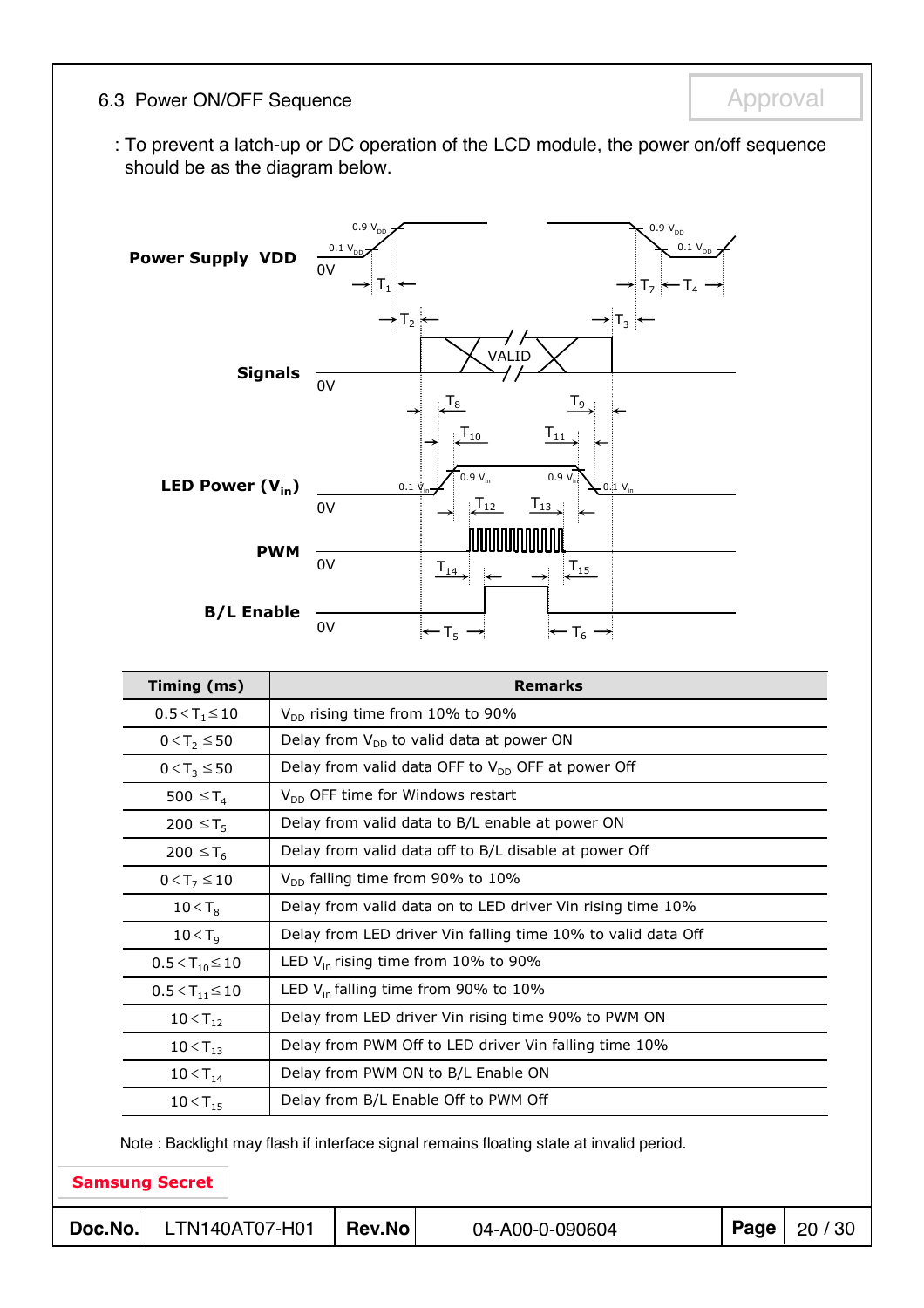# **7. Mechanical Outline Dimension**<br> **14. Approval**

Refer to the next page

| <b>Samsung Secret</b> |                |        |                 |      |       |
|-----------------------|----------------|--------|-----------------|------|-------|
| Doc.No.               | LTN140AT07-H01 | Rev.No | 04-A00-0-090604 | Page | 21/30 |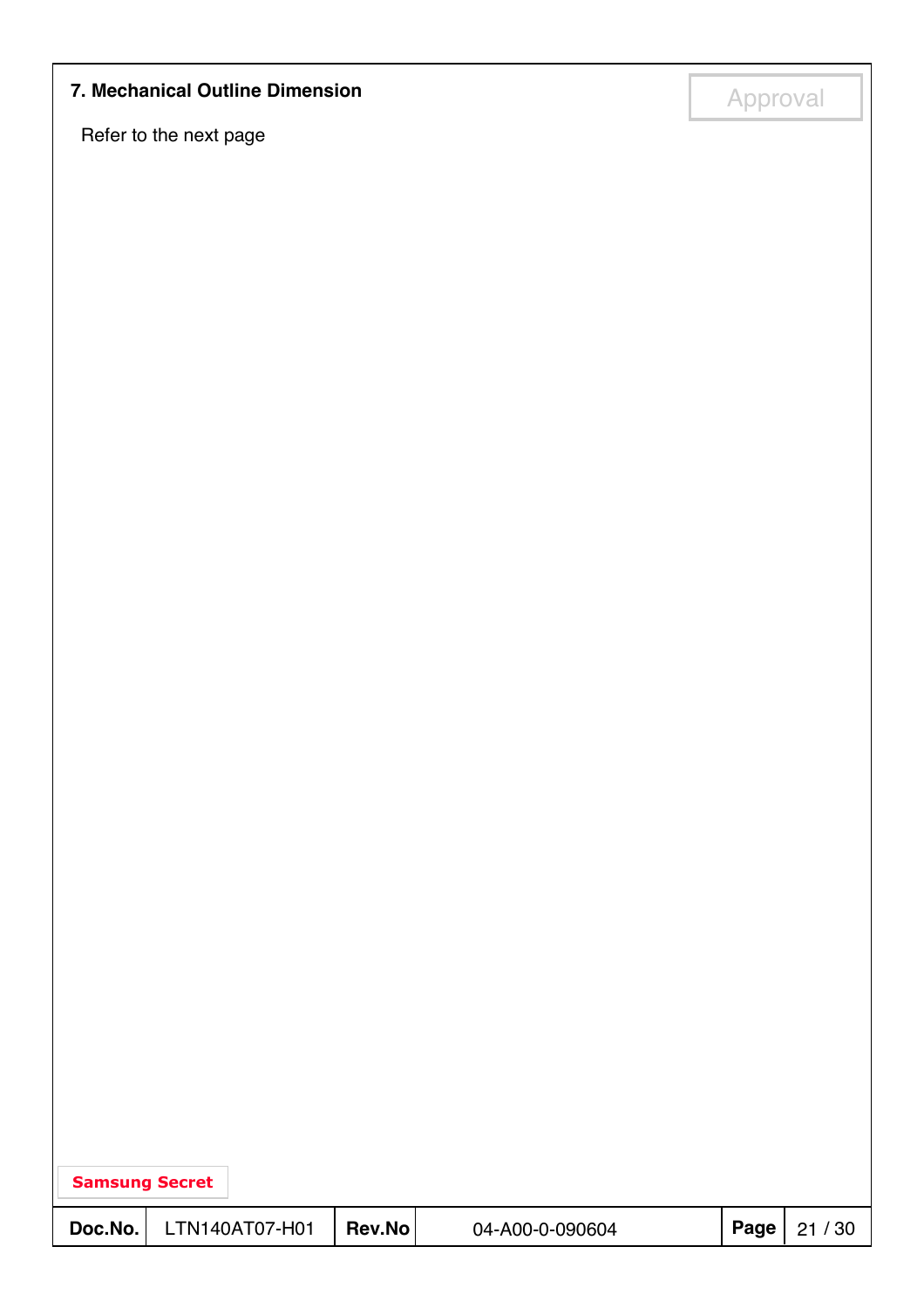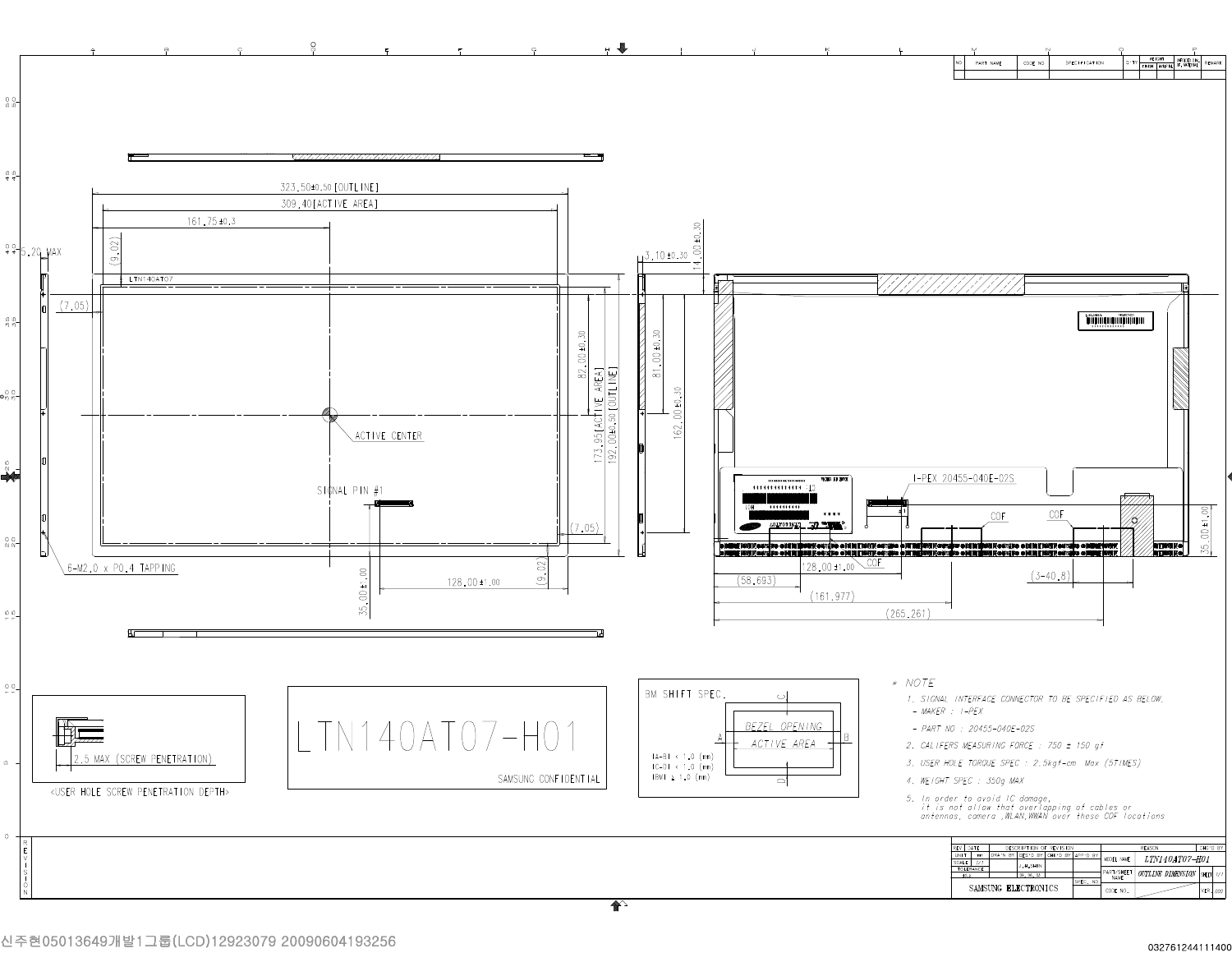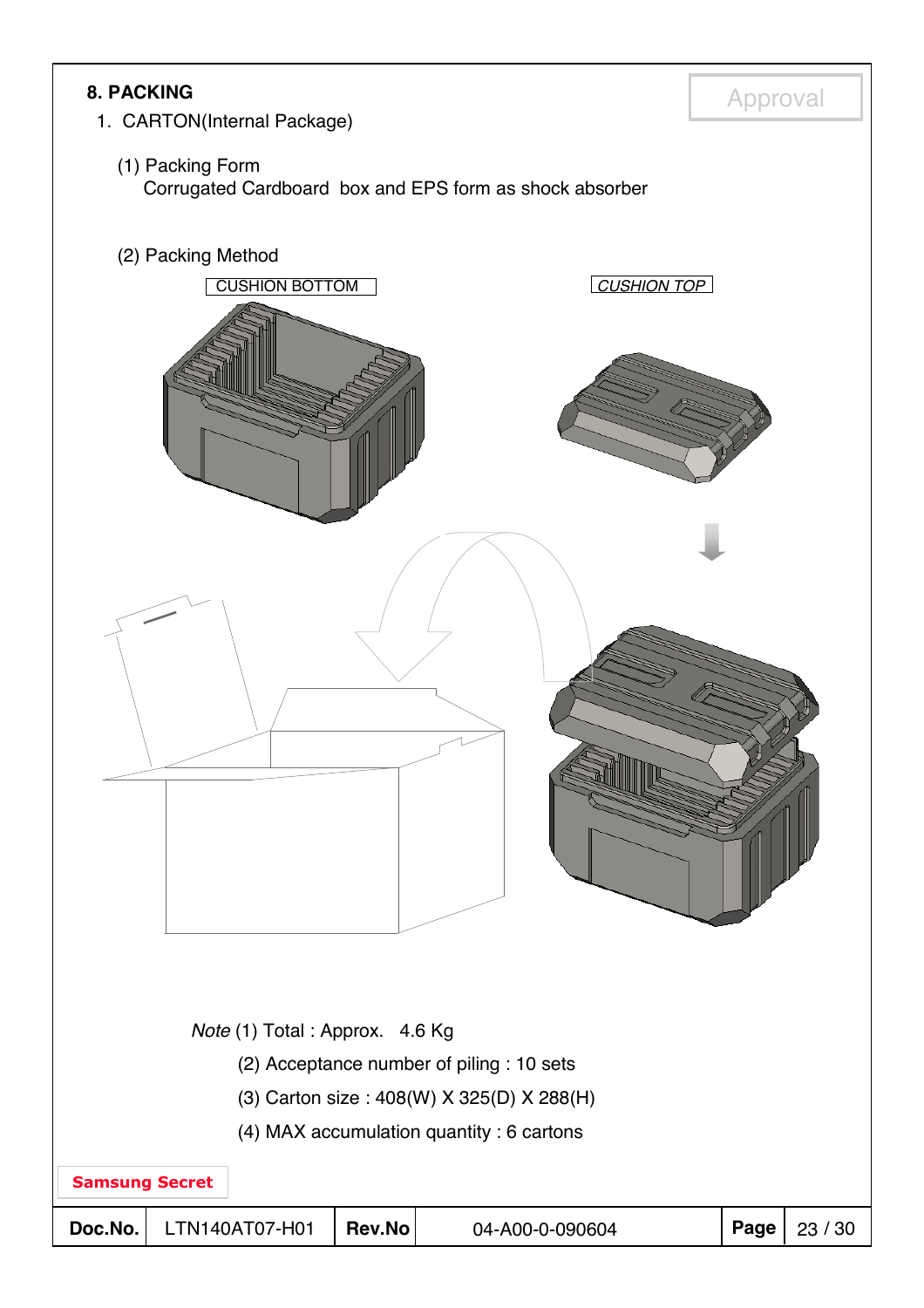# (3) Packing Material and the contract of the contract of the contract of the contract of the contract of the contract of the contract of the contract of the contract of the contract of the contract of the contract of the c

| No | Part name                       | Quantity |  |  |
|----|---------------------------------|----------|--|--|
|    | Static electric protective sack | 10       |  |  |
| 2  | Packing case (Inner box)        |          |  |  |
|    | included shock absorber         | 1 set    |  |  |
| 3  | Pictorial marking               | 2 pcs    |  |  |
|    | Carton                          | 1 set    |  |  |

#### **9. MARKINGS & OTHERS**

A nameplate bearing followed by is affixed to a shipped product at the specified location on each product.

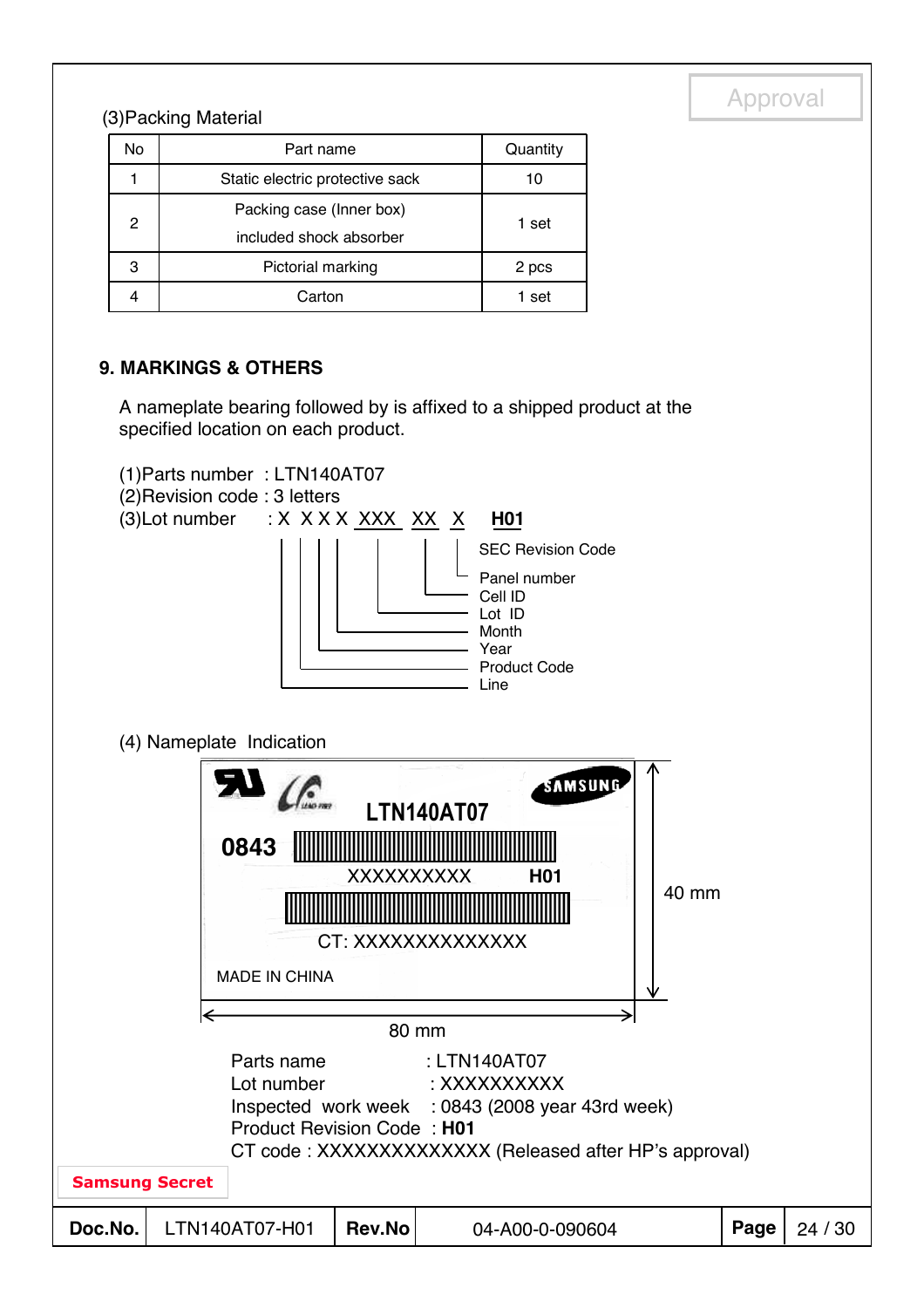|         |                                                                                                                           |        |                                                                                                                                | Approval         |         |
|---------|---------------------------------------------------------------------------------------------------------------------------|--------|--------------------------------------------------------------------------------------------------------------------------------|------------------|---------|
|         | (5) High voltage caution notice                                                                                           |        |                                                                                                                                |                  |         |
|         | <b>HIGH VOLTAGE</b><br><b>CAUTION</b><br>RISK OF ELECTRIC SHOCK<br><b>DISCONNECT THE ELECTRIC</b><br>POWER BEFORE SERVICE |        | THIS COVER CONTAINS<br><b>FLUORESCENT LAMP.</b><br>PLEASE FOLLOW LOCAL<br>ORDINANCES OR<br><b>REGULATIONS FOR ITS DISPOSAL</b> | 10 <sub>mm</sub> |         |
|         |                                                                                                                           | 70mm   |                                                                                                                                |                  |         |
|         | (6) Packing small box attach                                                                                              |        |                                                                                                                                |                  |         |
|         |                                                                                                                           |        | SAMSUNG                                                                                                                        |                  |         |
|         | <b>DEVICE: LTN140AT07</b>                                                                                                 |        |                                                                                                                                |                  |         |
|         | <b>TYPE</b><br>: H <sub>01</sub>                                                                                          |        | QTY: 010PCS                                                                                                                    |                  |         |
|         | XXXXXXXXXX                                                                                                                |        |                                                                                                                                |                  |         |
|         | <b>MADE IN CHINA</b>                                                                                                      |        |                                                                                                                                |                  |         |
|         |                                                                                                                           |        | (7) Packing box Marking: Samsung TFT-LCD Brand Name                                                                            |                  |         |
|         |                                                                                                                           |        |                                                                                                                                |                  |         |
|         |                                                                                                                           |        |                                                                                                                                |                  |         |
|         |                                                                                                                           |        | wise                                                                                                                           |                  |         |
|         |                                                                                                                           |        |                                                                                                                                |                  |         |
|         |                                                                                                                           |        | TΜ<br><b>view</b>                                                                                                              |                  |         |
|         |                                                                                                                           |        |                                                                                                                                |                  |         |
|         |                                                                                                                           |        |                                                                                                                                |                  |         |
|         |                                                                                                                           |        |                                                                                                                                |                  |         |
|         |                                                                                                                           |        |                                                                                                                                |                  |         |
|         | <b>Samsung Secret</b>                                                                                                     |        |                                                                                                                                |                  |         |
| Doc.No. | LTN140AT07-H01                                                                                                            | Rev.No | 04-A00-0-090604                                                                                                                | Page             | 25 / 30 |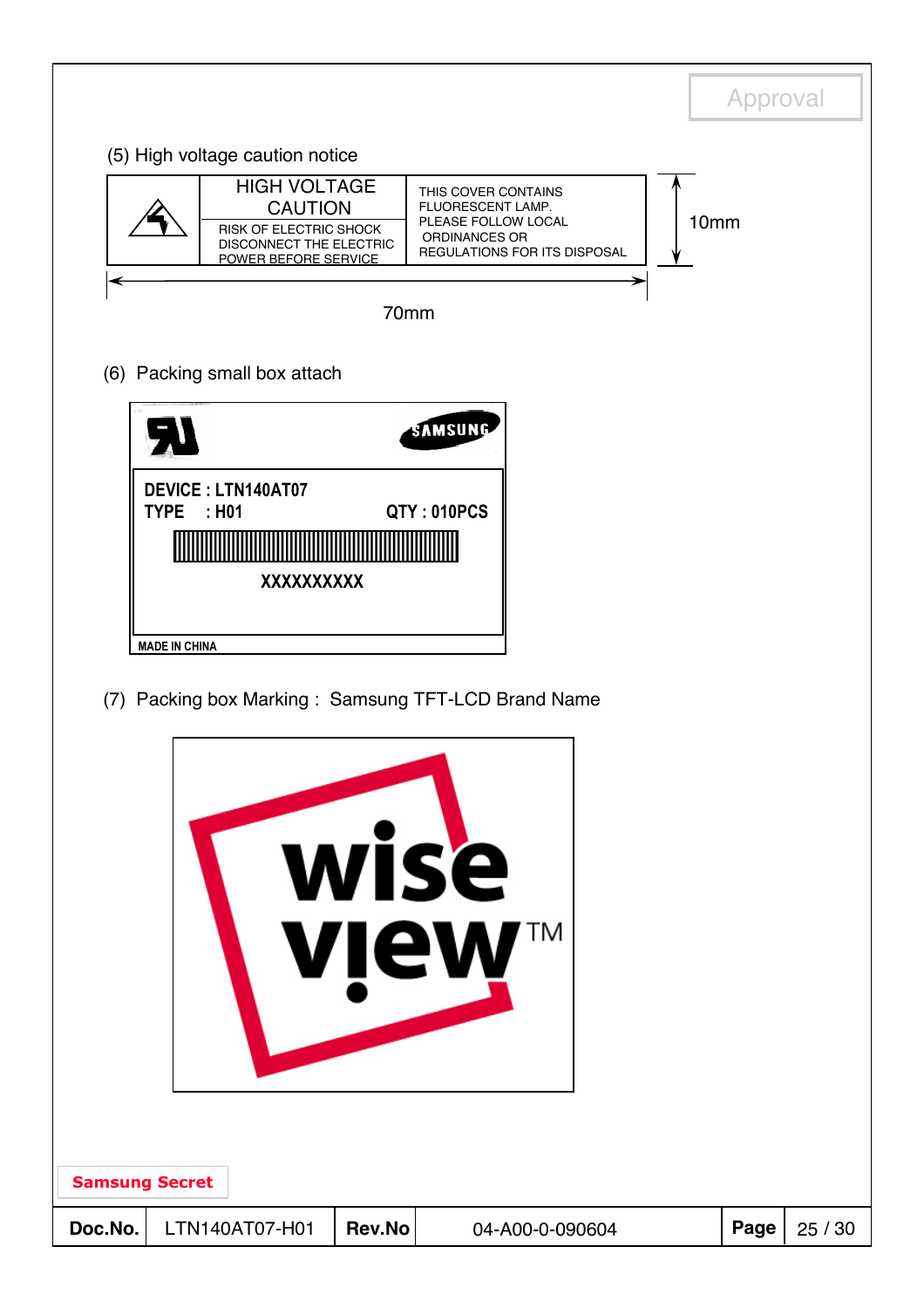### **10. GENERAL PRECAUTIONS Approval**

#### 1. Handling

- (a) When the module is assembled, It should be attached to the system firmly using every mounting holes. Be careful not to twist and bend the modules.
- (b) Refrain from strong mechanical shock and / or any force to the module. In addition to damage, this may cause improper operation or damage to the module.
- (c) Note that polarizers are very fragile and could be easily damaged. Do not press or scratch the surface harder than a HB pencil lead.
- (d) Wipe off water droplets or oil immediately. If you leave the droplets for a long time, Staining and discoloration may occur.
- (e) If the surface of the polarizer is dirty, clean it using some absorbent cotton or soft cloth.
- (f) The desirable cleaners are water, IPA (Isoprophyl Alcohol) or Hexane. Do not use Ketone type materials(ex. Acetone), Ethyl alcohol, Toluene, Ethyl acid or Methyl chloride. It might permanent damage to the polarizer due to chemical reaction.
- (g) If the liquid crystal material leaks from the panel, it should be kept away from the eyes or mouth . In case of contact with hands, legs or clothes, it must be washed away thoroughly with soap.
- (h) Protect the module from static , it may cause damage to the C-MOS Gate Array IC.
- (i) Use fingerstalls with soft gloves in order to keep display clean during the incoming inspection and assembly process.
- (j) Do not disassemble the module.
- (k) Do not pull or fold the lamp wire.
- (l) Do not adjust the variable resistor which is located on the back side.
- (m) Protection film for polarizer on the module shall be slowly peeled off just before use so that the electrostatic charge can be minimized.
- (n) Pins of I/F connector shall not be touched directly with bare hands.

| <b>Samsung Secret</b> |                |        |                 |          |         |
|-----------------------|----------------|--------|-----------------|----------|---------|
| Doc.No.               | LTN140AT07-H01 | Rev.No | 04-A00-0-090604 | Page $ $ | 26 / 30 |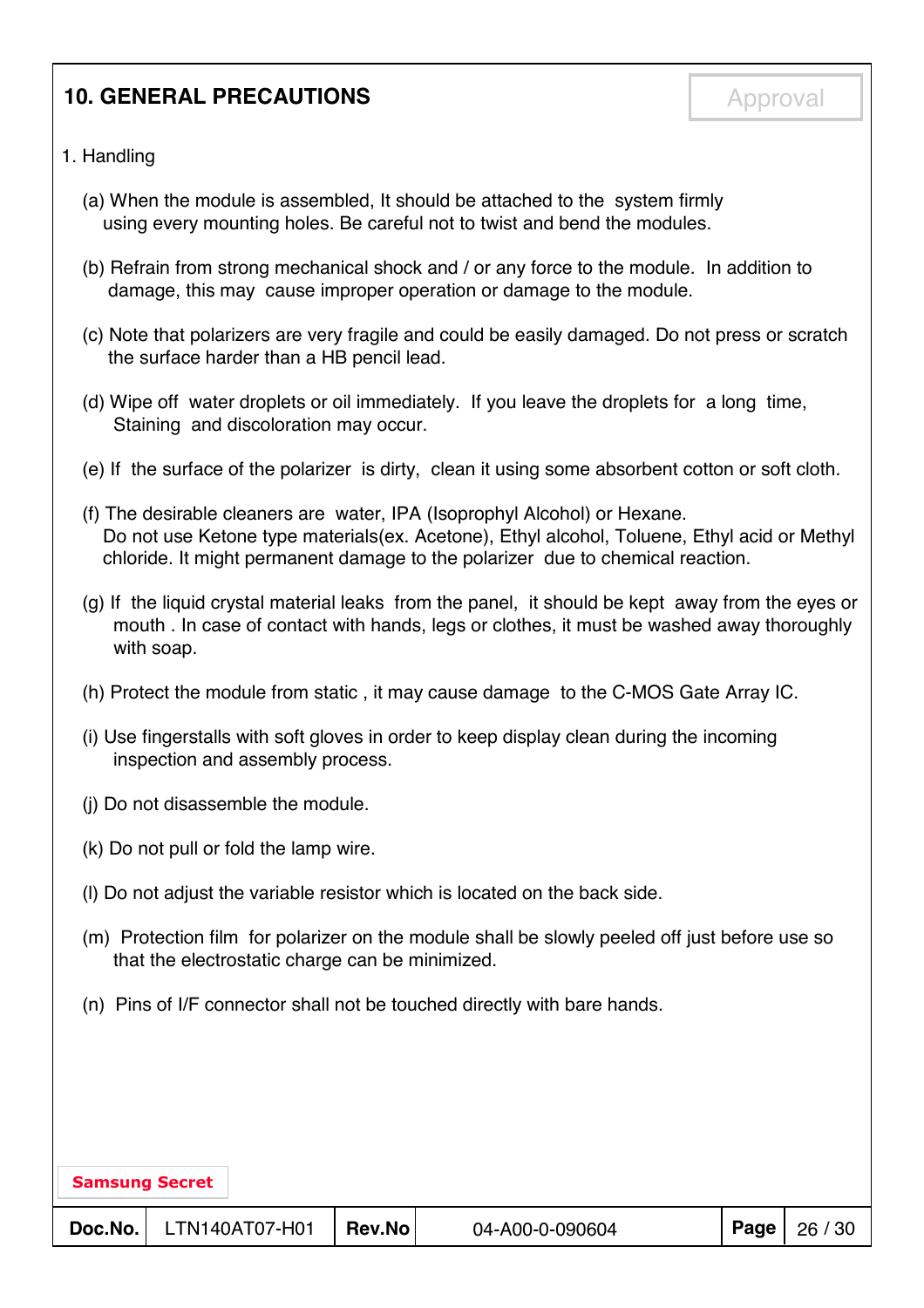#### 2. STORAGE Approval

- (a) Do not leave the module in high temperature, and high humidity for a long time. It is highly recommended to store the module with temperature from 0 to 35 °C and relative humidity of less than 70%.
- (b) Do not store the TFT-LCD module in direct sunlight.
- (c) The module shall be stored in a dark place. It is prohibited to apply sunlight or fluorescent light during the store.

#### 3. OPERATION

- (a) Do not connect,disconnect the module in the " Power On" condition.
- (b) Power supply should always be turned on/off by following item 6.3 " Power on/off sequence ".
- (c) Module has high frequency circuits. Sufficient suppression to the electromagnetic interference shall be done by system manufacturers. Grounding and shielding methods may be important to minimize the interference.
- (d) The standard limited warranty is only applicable when the module is used for general notebook applications. If used for purposes other than as specified, SEC is not to be held reliable for the defective operations. It is strongly recommended to contact SEC to find out fitness for a particular purpose.

#### 4. OTHERS

- (a) Ultra-violet ray filter is necessary for outdoor operation.
- (b) Avoid condensation of water. It may result in improper operation or disconnection of electrode.
- (c) Do not exceed the absolute maximum rating value. ( the supply voltage variation, input voltage variation, variation in part contents and environmental temperature, so on) Otherwise the module may be damaged.
- (d) If the module displays the same pattern continuously for a long period of time,it can be the situation when the image "sticks" to the screen.
- (e) This module has its circuitry PCB's on the rear side and should be handled carefully in order not to be stressed.

|  | <b>Samsung Secret</b> |  |
|--|-----------------------|--|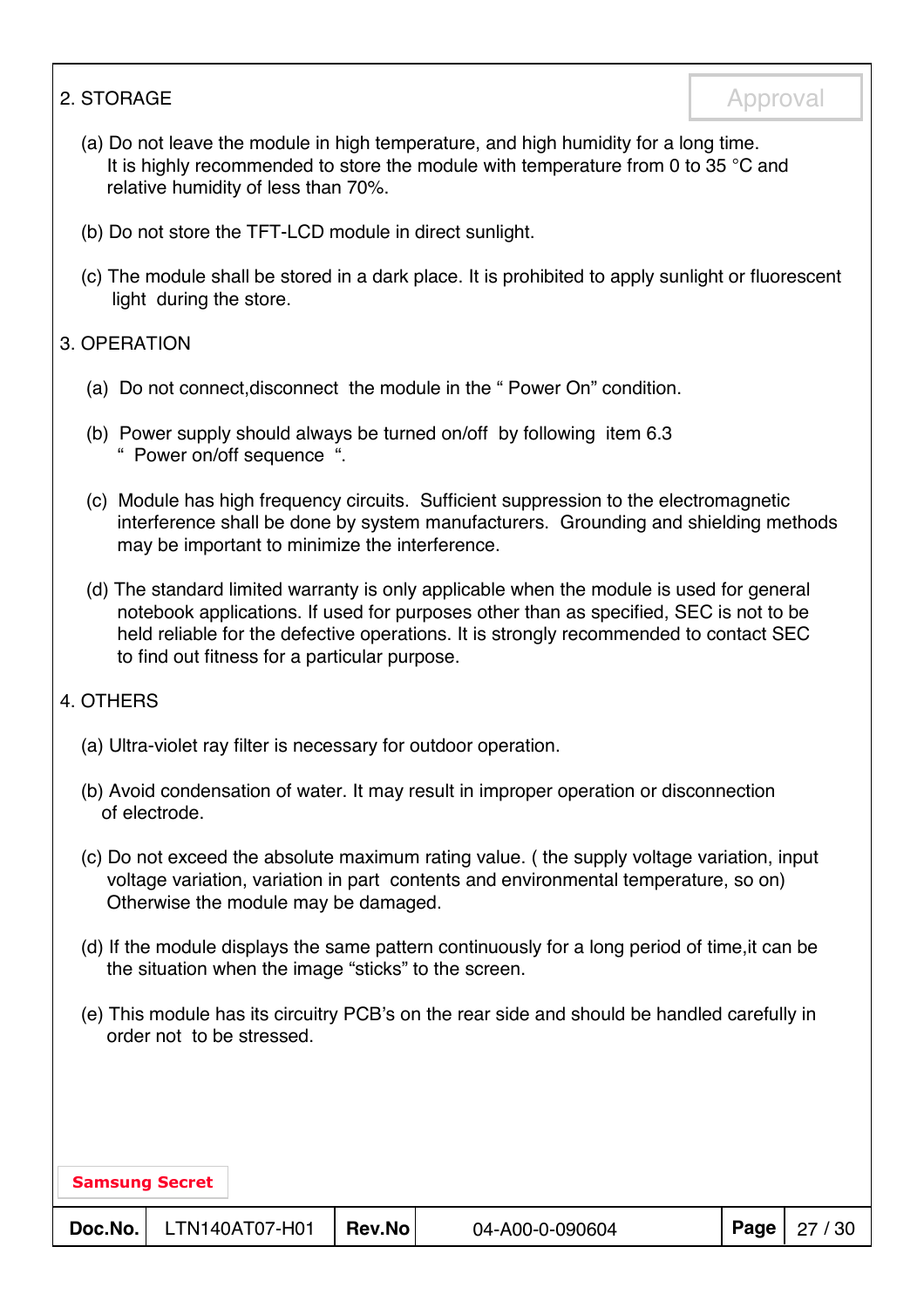**11. EDID** Approval

| <b>Address</b>                      |                                            | Value           |                      |                        | <b>ASCII</b>    |                              |              |       |
|-------------------------------------|--------------------------------------------|-----------------|----------------------|------------------------|-----------------|------------------------------|--------------|-------|
|                                     | <b>FUNCTION</b>                            |                 | <b>BIN</b>           | <b>DEC</b>             | or              |                              | <b>Notes</b> |       |
| (HEX)                               |                                            | <b>HEX</b>      |                      |                        | Data            |                              |              |       |
| $00\,$                              |                                            | 00              | 00000000             | 0                      |                 |                              |              |       |
| 01                                  |                                            | FF              | 11111111             | 255                    |                 |                              |              |       |
| 02                                  |                                            | FF              | 11111111             | 255                    |                 |                              |              |       |
| 03                                  |                                            | FF              | 11111111             | 255                    |                 |                              |              |       |
| 04                                  | Header                                     | FF              | 11111111             | 255                    |                 | <b>EDID Header</b>           |              |       |
| 05                                  |                                            | FF              | 11111111             | 255                    |                 |                              |              |       |
| 06                                  |                                            | FF              | 11111111             | 255                    |                 |                              |              |       |
| 07                                  |                                            | 00              | 00000000             | $\overline{0}$         |                 |                              |              |       |
| 08                                  |                                            | 4C              | 01001100             | $\overline{76}$        | $\overline{S}$  | 3 character ID               |              |       |
|                                     | <b>ID Manufacturer Name</b>                |                 |                      |                        | E               |                              |              |       |
| 09                                  |                                            | A <sub>3</sub>  | 10100011             | 163                    | $\overline{C}$  | "SEC"                        |              |       |
| 0A                                  | <b>ID Product Code</b>                     | $\overline{42}$ | 01000010             | 66                     | [B]             |                              |              |       |
| 0B                                  |                                            | 38              | 00111000             | 56                     | [8]             |                              |              |       |
| $\overline{OC}$                     |                                            | 00              | 00000000             | $\overline{0}$         |                 |                              |              |       |
| 0D                                  | 32-bit serial no.                          | 00              | 00000000             | $\mathbf 0$            |                 |                              |              |       |
| 0E                                  |                                            | $\overline{00}$ | 00000000             | $\mathbf 0$            |                 |                              |              |       |
| 0 <sub>F</sub>                      |                                            | 00              | 00000000             | $\mathbf 0$            |                 |                              |              |       |
| $\overline{10}$                     | Week of manufacture                        | 00              | 00000000             | $\mathbf 0$            |                 |                              |              |       |
| 11                                  | Year of manufacture                        | 12              | 00010010             | 18                     | 2008            | 2008                         |              |       |
| 12                                  | EDID Structure Ver.                        | 01              | 00000001             | 1                      | 1               | EDID Ver. 1.0<br>EDID Rev. 3 |              |       |
| $\overline{13}$                     | EDID revision #                            | 03              | 00000011             | $\overline{3}$         | 3               |                              |              |       |
| $\overline{14}$<br>$\overline{15}$  | Video input definition<br>Max H image size | 80<br>1F        | 10000000<br>00011111 | 128<br>$\overline{31}$ | $\overline{31}$ | 31 cm(approx)                |              |       |
| $\overline{16}$                     | Max Vimage size                            | 11              | 00010001             | $\overline{17}$        | 17              | 17 cm(approx)                |              |       |
| 17                                  | Display Gamma                              | $\overline{78}$ | 01111000             | 120                    | 2.2             | Gamma 2.2                    |              |       |
| $\overline{18}$                     | Feature support                            | 0A              | 00001010             | $\overline{10}$        |                 |                              |              |       |
| 19                                  | Red/green low bits                         | 85              | 10000101             | 133                    |                 | 10000111                     |              |       |
| 1A                                  | Blue/white low bits                        | 95              | 10010101             | 149                    |                 | 11111110                     |              |       |
|                                     | Red x high bits                            | 99              | 10011001             | 153                    | 0.600           | Red x 0.600=                 |              |       |
| 1B                                  |                                            |                 |                      |                        |                 | 10011001                     |              |       |
|                                     |                                            |                 |                      |                        | 0.340           | Red y 0.340=                 |              |       |
| 1C                                  | Red y                                      | 57              | 01010111             | 87                     |                 | 01010111                     |              |       |
|                                     |                                            |                 | 01001111             |                        | 0.310           | Green $x0.310=$              |              |       |
| 1D                                  | Green x                                    | 4F              |                      | 79                     |                 | 01001111                     |              |       |
| 1E                                  |                                            | 8F              | 10001111             | 143                    | 0.560           | Green $y0.560=$              |              |       |
|                                     | Green y                                    |                 |                      |                        |                 | 10001111                     |              |       |
| 1F                                  | Blue x                                     | 26              | 00100110             | 38                     | 0.150           | Blue x 0.150=                |              |       |
|                                     |                                            |                 |                      |                        |                 | 00100110                     |              |       |
| 20                                  | Blue y                                     | 21              | 00100001             | 33                     | 0.130           | Blue y 0.130=                |              |       |
|                                     |                                            |                 |                      |                        |                 | 00100001                     |              |       |
| 21                                  | White x                                    | 50              | 01010000             | 80                     | 0.313           | White $x0.313=$              |              |       |
|                                     |                                            |                 |                      |                        |                 | 01010000                     |              |       |
| 22                                  | White y                                    | 54              | 01010100             | 84                     | 0.329           | White y 0.329=               |              |       |
|                                     |                                            |                 |                      |                        |                 | 01010100                     |              |       |
| $\overline{23}$                     | Established timing 1                       | $\overline{00}$ | 00000000             | $\overline{0}$         |                 |                              |              |       |
| $\overline{24}$                     | Established timing 2                       | $00\,$          | 00000000             | $\overline{0}$         |                 |                              |              |       |
| 25                                  | Established timing 3                       | $00\,$          | 00000000             | $\mathbf 0$            |                 |                              |              |       |
| <b>Samsung Secret</b>               |                                            |                 |                      |                        |                 |                              |              |       |
| Doc.No.<br>Rev.No<br>LTN140AT07-H01 |                                            |                 |                      |                        | 04-A00-0-090604 |                              | Page         | 28/30 |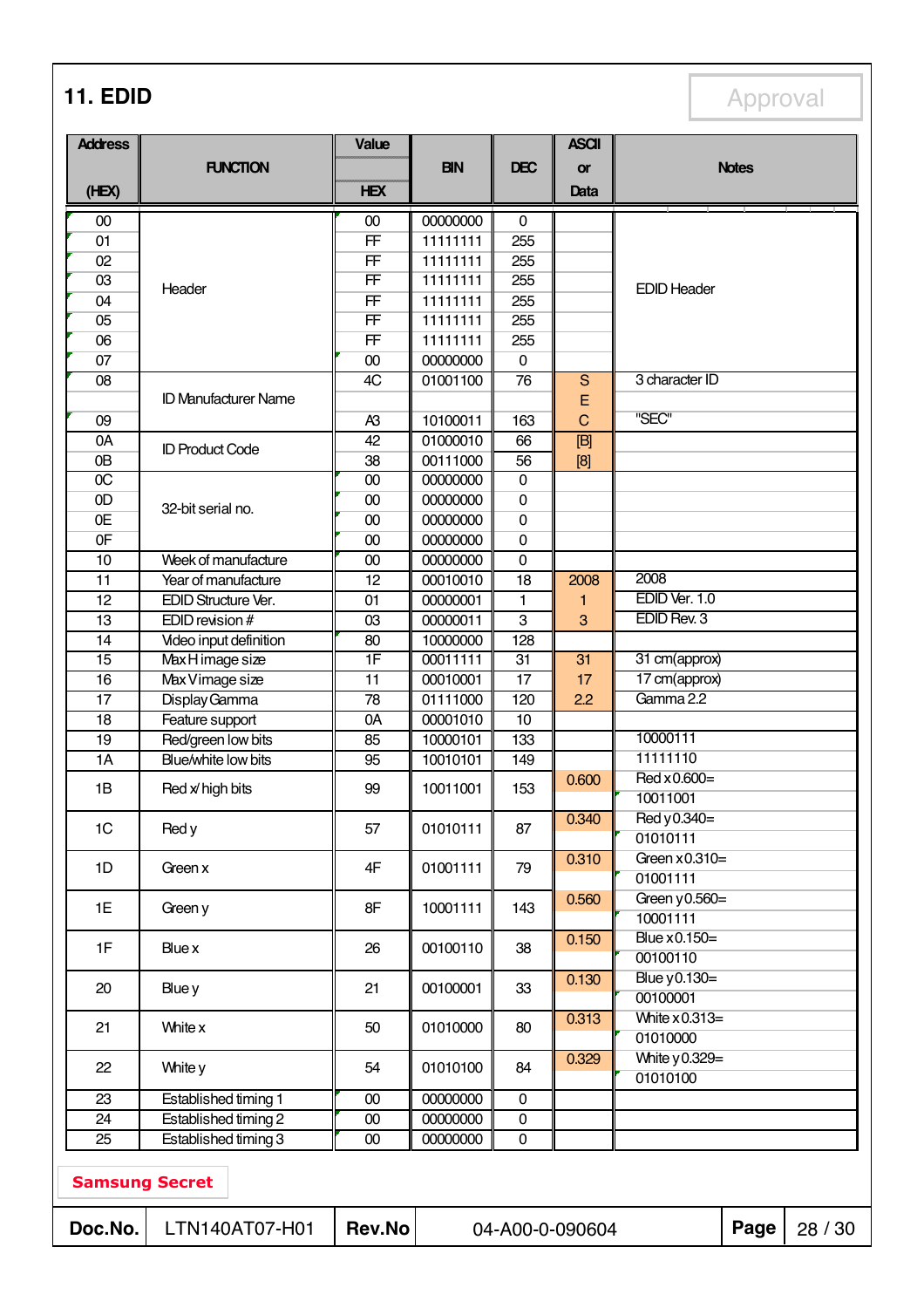| Doc.No.               | LTN140AT07-H01          | <b>Rev.No</b>        | Page<br>04-A00-0-090604<br>29 / 30 |                                 |                     |                                                            |  |  |
|-----------------------|-------------------------|----------------------|------------------------------------|---------------------------------|---------------------|------------------------------------------------------------|--|--|
| <b>Samsung Secret</b> |                         |                      |                                    |                                 |                     |                                                            |  |  |
|                       |                         |                      |                                    |                                 |                     |                                                            |  |  |
| 59                    |                         | 00                   | 00000000                           | $\mathbf 0$                     |                     | Module revision                                            |  |  |
| 58                    |                         | 74                   | 01110100                           | $\mathbf{2}$<br>116             |                     | Typmax=value*2 + VAlines                                   |  |  |
| 56<br>57              |                         | B <sub>4</sub><br>02 | 10110100<br>00000010               | 180                             |                     | Thpmax=value*2 + HA pixelclks<br>Typmin=value*2 + VA lines |  |  |
| 55                    |                         | $\overline{1E}$      | 00011110                           | 30                              |                     | Thpmin=value <sup>*</sup> 2 + HA pixelclks                 |  |  |
| 54                    |                         | 00                   | 00000000                           | $\mathsf{O}\xspace$             |                     | Value=Tvbpmax/2                                            |  |  |
| 53                    |                         | 00                   | 00000000                           | $\mathbf 0$                     |                     | Value=Tvbpmin / 2                                          |  |  |
| 51<br>52              |                         | 00<br>00             | 00000000<br>00000000               | $\mathsf{O}\xspace$<br>$\Omega$ |                     | Value=VSPWmax/2                                            |  |  |
| 50                    | descriptor #2           | 00                   | 00000000                           | $\mathbf 0$                     |                     | Value=Thbpmax/2<br>Value=VSPWmin /2                        |  |  |
| 4F                    | Detailed timing/monitor | $\overline{00}$      | 00000000                           | $\Omega$                        |                     | Value=Thbpmin /2                                           |  |  |
| 4E                    |                         | 00                   | 00000000                           | $\mathsf{O}\xspace$             |                     | Value=HSPWmax/2                                            |  |  |
| 4D                    |                         | 00                   | 00000000                           | 0                               |                     | Value=HSPWmin / 2                                          |  |  |
| 4C                    |                         | 00                   | 00000000                           | $\mathbf 0$                     |                     |                                                            |  |  |
| 4B                    |                         | 0F                   | 00001111                           | 15                              |                     |                                                            |  |  |
| 4A                    |                         | 00                   | 00000000                           | 0                               |                     | Manufacturer Specified (Timing)                            |  |  |
| 49                    |                         | 00                   | 00000000                           | 0                               |                     |                                                            |  |  |
| 48                    |                         | 00                   | 00000000                           | 0                               |                     |                                                            |  |  |
| 47                    |                         | 19                   | 00011001                           | 25                              |                     |                                                            |  |  |
| 45<br>46              |                         | 00<br>00             | 00000000<br>00000000               | $\mathbf 0$<br>0                |                     | No Horizontal Border<br>No Vertical Border                 |  |  |
| 44                    |                         | 10                   | 00010000                           | 16                              |                     |                                                            |  |  |
| 43                    |                         | <b>AE</b>            | 10101110                           | 174                             | $174$               | Vimage size = $174$ mm(approx)                             |  |  |
| 42                    |                         | 35                   | 00110101                           | 53                              | 309                 | H image size=309 mm(approx)                                |  |  |
| 41                    |                         | 00                   | 00000000                           | 0                               |                     | 2bit: 2bit: 2bit: 2bit                                     |  |  |
| 40                    | descriptor #1           | 25                   | 00100101                           | 37                              | $\overline{c}$<br>5 | V sync. Offset=2 lines<br>V sync. Width=5 lines            |  |  |
| 3F                    | Detailed timing/monitor | 20                   | 00100000                           | 32                              | 32                  | H sync. Width=32 pixels                                    |  |  |
| 3E                    |                         | 30                   | 00110000                           | 48                              | 48                  | H sync. Offset=48 pixels                                   |  |  |
| 3D                    |                         | 30                   | 00110000                           | 48                              |                     | 4bit: 4bit                                                 |  |  |
| 3C                    |                         | $\overline{OC}$      | 00001100                           | $\overline{12}$                 | 12                  | Vertical blanking=12 lines                                 |  |  |
| $3\mathsf{B}$         |                         | 00                   | 00000000                           | $\pmb{0}$                       | 768                 | Vertcal active=768 lines                                   |  |  |
| 3A                    |                         | $\overline{50}$      | 01010000                           | $\overline{80}$                 |                     | 4bit: 4bit                                                 |  |  |
| 38<br>39              |                         | 56<br>72             | 01010110<br>01110010               | 86<br>$\frac{114}{x}$           | 114                 | Hor blanking=114 pixels                                    |  |  |
| 37                    |                         | 1B                   | 00011011                           | 27                              | 1366                | Hor active=1366 pixels                                     |  |  |
| 36                    |                         | 12                   | 00010010                           | 18                              | 69.3                | Main clock= 69.3 MHz                                       |  |  |
| 35                    |                         | 01                   | 00000001                           | 1                               |                     |                                                            |  |  |
| 34                    | Standard timing #8      | 01                   | 00000001                           | 1                               |                     | not used                                                   |  |  |
| 33                    |                         | 01                   | 00000001                           | 1                               |                     |                                                            |  |  |
| 32                    | Standard timing #7      | $\overline{01}$      | 00000001                           | $\mathbf{1}$                    |                     | not used                                                   |  |  |
| 31                    | Standard timing #6      | 01                   | 00000001                           | $\mathbf{1}$                    |                     | not used                                                   |  |  |
| 30                    |                         | $\overline{01}$      | 00000001                           | $\mathbf{1}$                    |                     |                                                            |  |  |
| 2E<br>2F              | Standard timing #5      | 01<br>01             | 00000001<br>00000001               | $\mathbf{1}$<br>$\mathbf{1}$    |                     | not used                                                   |  |  |
| 2D                    |                         | 01                   | 00000001                           | 1                               |                     |                                                            |  |  |
| 2C                    | Standard timing #4      | 01                   | 00000001                           | 1                               |                     | not used                                                   |  |  |
| 2B                    |                         | 01                   | 00000001                           | 1                               |                     |                                                            |  |  |
| 2A                    | Standard timing #3      | 01                   | 00000001                           | 1                               |                     | not used                                                   |  |  |
| 29                    | Standard timing #2      | 01                   | 00000001                           | 1                               |                     | not used                                                   |  |  |
| 28                    |                         | 01                   | 00000001                           | 1                               |                     |                                                            |  |  |
| 26<br>27              | Standard timing #1      | 01<br>01             | 00000001<br>00000001               | 1<br>$\mathbf{1}$               |                     | not used                                                   |  |  |
|                       |                         |                      |                                    |                                 |                     |                                                            |  |  |